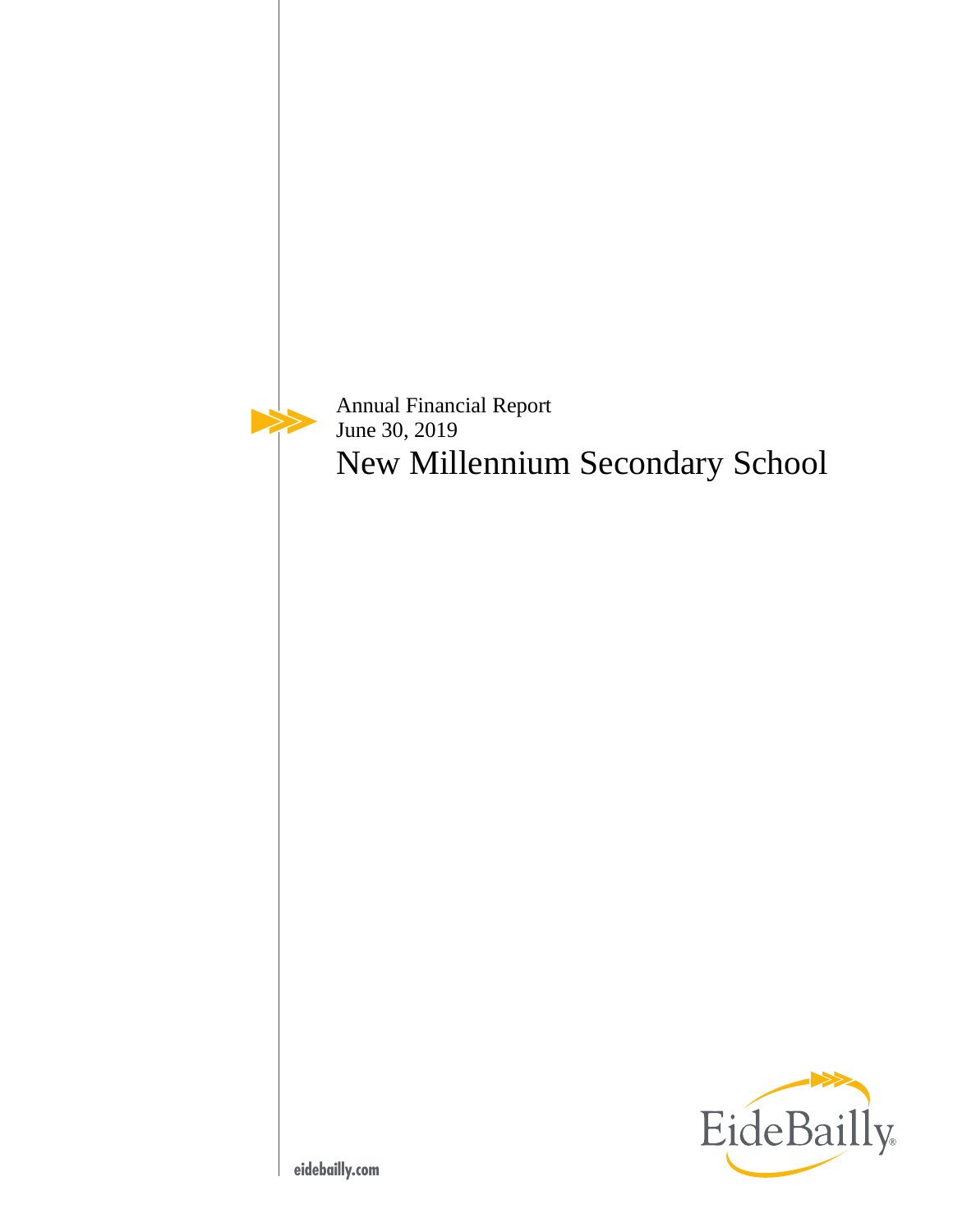# **TABLE OF CONTENTS JUNE 30, 2019**

| <b>INDEPENDENT AUDITOR'S REPORT</b>                                                                                                                                          | $\mathbf{1}$   |
|------------------------------------------------------------------------------------------------------------------------------------------------------------------------------|----------------|
| <b>FINANCIAL STATEMENTS</b>                                                                                                                                                  |                |
| <b>Statement of Financial Position</b>                                                                                                                                       | 3              |
| <b>Statement of Activities</b>                                                                                                                                               | $\overline{4}$ |
| <b>Statement of Cash Flows</b>                                                                                                                                               | 5              |
| <b>Statement of Functional Expenses</b>                                                                                                                                      | 6              |
| <b>Notes to Financial Statements</b>                                                                                                                                         | 7              |
| <b>SUPPLEMENTARY INFORMATION</b>                                                                                                                                             |                |
| Local Education Agency Organization Structure                                                                                                                                | 19             |
| Schedule of Average Daily Attendance                                                                                                                                         | 20             |
| Schedule of Instructional Time                                                                                                                                               | 21             |
| Reconciliation of Annual Financial Report With Audited Financial Statements                                                                                                  | 22             |
| Note to Supplementary Information                                                                                                                                            | 23             |
| <b>INDEPENDENT AUDITOR'S REPORTS</b>                                                                                                                                         |                |
| Report on Internal Control Over Financial Reporting and on Compliance and Other Matters<br>Based on an Audit of Financial Statements Performed in Accordance With Government |                |
| <b>Auditing Standards</b>                                                                                                                                                    | 25             |
| <b>Report on State Compliance</b>                                                                                                                                            | 27             |
| <b>SCHEDULE OF FINDINGS AND QUESTIONED COSTS</b>                                                                                                                             |                |
| <b>Summary of Auditor's Results</b>                                                                                                                                          | 31             |
| <b>Financial Statement Findings</b>                                                                                                                                          | 32             |
| <b>State Awards Findings and Questioned Costs</b>                                                                                                                            | 33             |
| Summary Schedule of Prior Audit Findings                                                                                                                                     | 34             |
|                                                                                                                                                                              |                |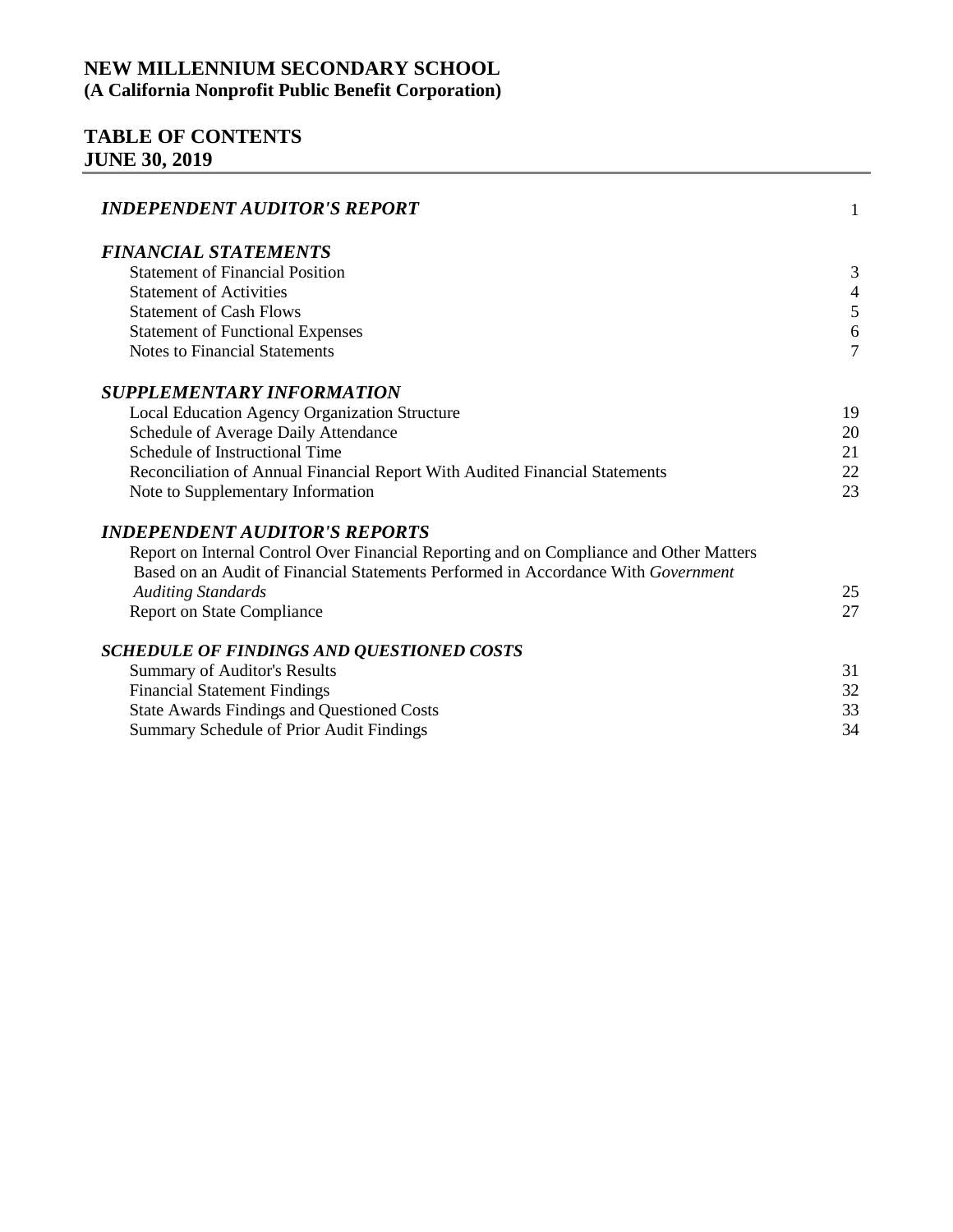

**CPAs & BUSINESS ADVISORS** 

#### **INDEPENDENT AUDITOR'S REPORT**

<span id="page-2-0"></span>Governing Board New Millennium Secondary School (A California Nonprofit Public Benefit Corporation) Gardena, California

#### **Report on the Financial Statements**

We have audited the accompanying financial statements of New Millennium Secondary School (the Charter School) (A California Nonprofit Public Benefit Corporation), which are comprised of the statement of financial position as of June 30, 2019, and the related statements of activities, cash flows, and functional expenses for the year then ended, and the related notes to the financial statements.

#### *Management's Responsibility for the Financial Statements*

Management is responsible for the preparation and fair presentation of these financial statements in accordance with accounting principles generally accepted in the United States of America; this includes the design, implementation, and maintenance of internal control relevant to the preparation and fair presentation of financial statements that are free from material misstatement, whether due to fraud or error.

#### *Auditor's Responsibility*

Our responsibility is to express an opinion on these financial statements based on our audit. We conducted our audit in accordance with auditing standards generally accepted in the United States of America and the standards applicable to financial audits contained in *Government Auditing Standards,* issued by the Comptroller General of the United States; and the *2018-2019 Guide for Annual Audits of K-12 Local Education Agencies and State Compliance Reporting*, issued by the California Education Audit Appeals Panel as regulations. Those standards require that we plan and perform the audit to obtain reasonable assurance about whether the financial statements are free from material misstatement.

An audit involves performing procedures to obtain audit evidence about the amounts and disclosures in the financial statements. The procedures selected depend on the auditor's judgment, including the assessment of the risks of material misstatement of the financial statements, whether due to fraud or error. In making those risk assessments, the auditor considers internal control relevant to the Charter School's preparation and fair presentation of the financial statements in order to design audit procedures that are appropriate in the circumstances, but not for the purpose of expressing an opinion on the effectiveness of the Charter School's internal control. Accordingly, we express no such opinion. An audit also includes evaluating the appropriateness of accounting policies used and the reasonableness of significant accounting estimates made by management, as well as evaluating the overall presentation of the financial statements.

We believe that the audit evidence we have obtained is sufficient and appropriate to provide a basis for our audit opinion.

-1-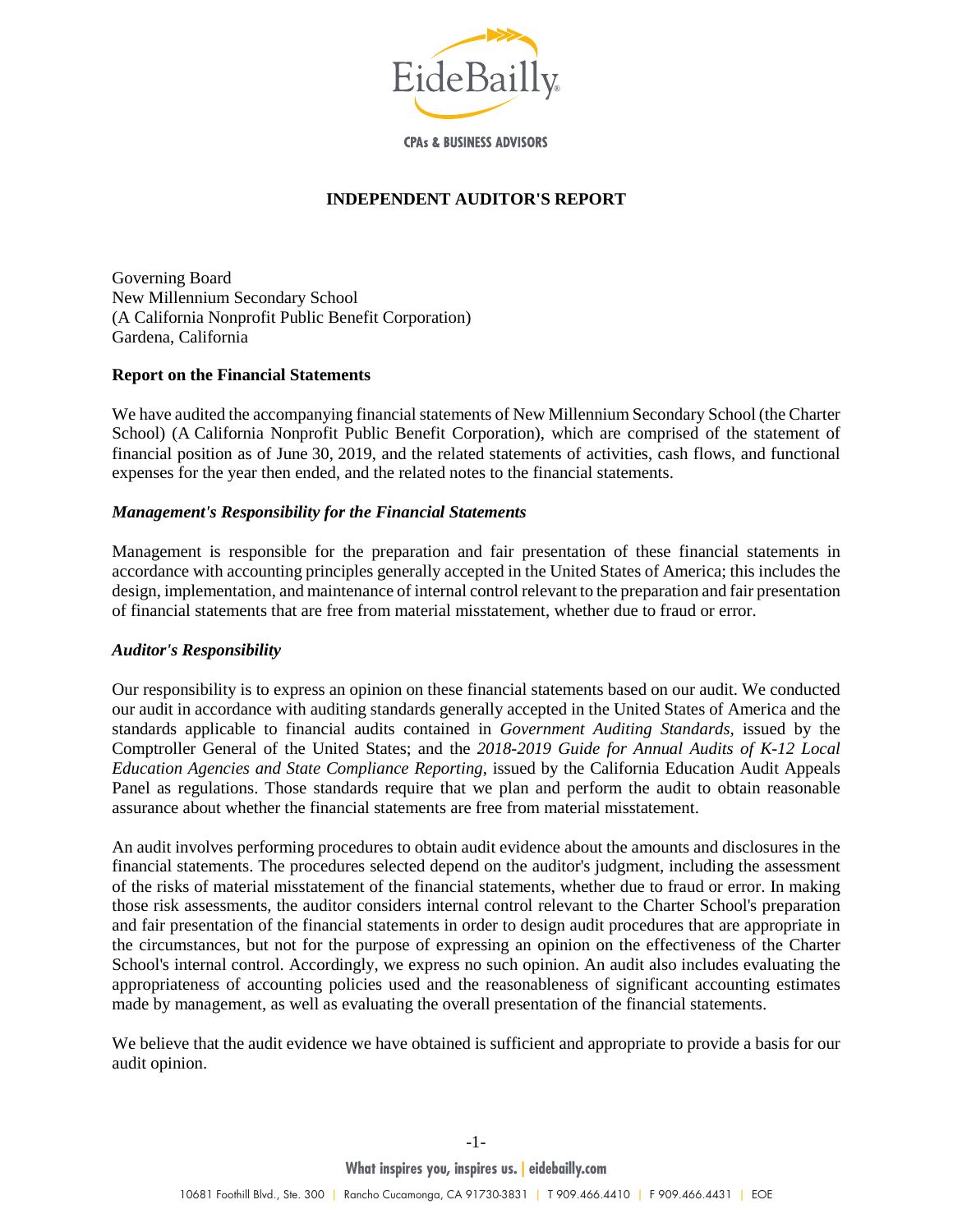#### *Opinion*

In our opinion, the financial statements referred to above present fairly, in all material respects, the respective financial position of the Charter School, as of June 30, 2019, and the changes in its net assets and its cash flows for the year then ended in accordance with accounting principles generally accepted in the United States of America.

#### *Other Matters*

#### *Other Information*

Our audit was conducted for the purpose of forming an opinion on the financial statements as a whole. The accompanying supplementary information as listed on the table of contents are presented for purposes of additional analysis and are not a required part of the financial statements.

The accompanying supplementary information is the responsibility of management, and was derived from, and relates directly to the underlying accounting and other records used to prepare the financial statements. Such information has been subjected to the auditing procedures applied in the audit of the financial statements and certain additional procedures, including comparing and reconciling such information directly to the underlying accounting and other records used to prepare the financial statements or to the financial statements themselves, and other additional procedures in accordance with auditing standards generally accepted in the United States of America. In our opinion, the accompanying supplementary information is fairly stated, in all material respects, in relation to the financial statements as a whole.

### **Other Reporting Required by** *Government Auditing Standards*

In accordance with *Government Auditing Standards*, we have also issued our report dated November 13, 2019, on our consideration of the Charter School's internal control over financial reporting and on our tests of its compliance with certain provisions of laws, regulations, contracts, and grant agreements and other matters. The purpose of that report is solely to describe the scope of our testing of internal control over financial reporting and compliance and the results of that testing, and not to provide an opinion on the effectiveness of the Charter School's internal control over financial reporting or on compliance. That report is an integral part of an audit performed in accordance with *Government Auditing Standards* in considering the Charter School's internal control over financial reporting and compliance.

Gide Sailly LLP

Rancho Cucamonga, California November 13, 2019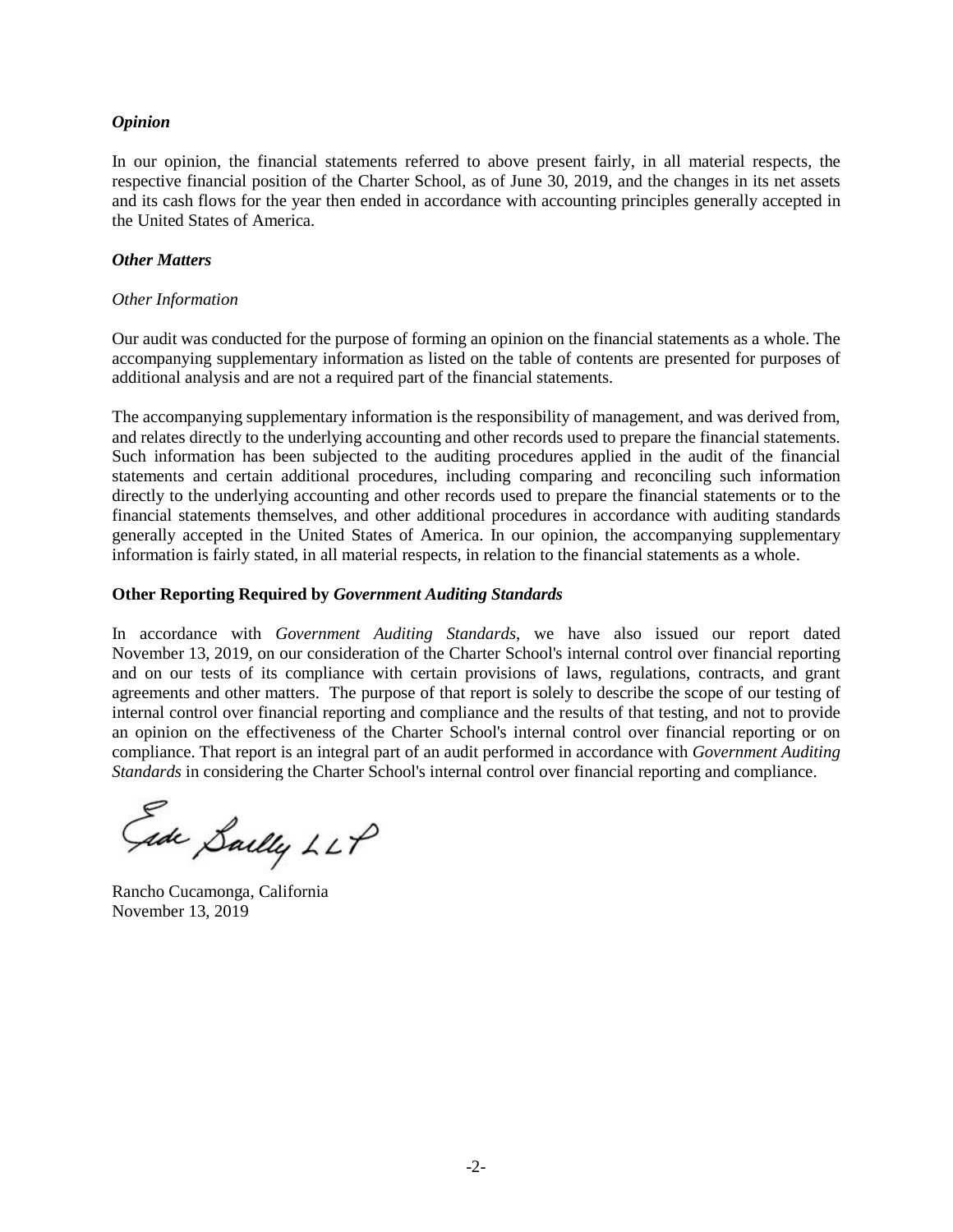## **STATEMENT OF FINANCIAL POSITION JUNE 30, 2019**

<span id="page-4-0"></span>

| <b>ASSETS</b>                                |                          |               |         |
|----------------------------------------------|--------------------------|---------------|---------|
| <b>Current Assets</b>                        |                          |               |         |
| Cash                                         | $\mathcal{S}$<br>621,583 |               |         |
| Accounts receivable                          | 229,751                  |               |         |
| Prepaid expenses                             | 20,785                   |               |         |
| <b>Total Current Assets</b>                  |                          | $\mathcal{S}$ | 872,119 |
| <b>Non-Current Assets</b>                    |                          |               |         |
| Property and equipment                       | 31,593                   |               |         |
| Less: accumulated depreciation               | (31,277)                 |               |         |
| <b>Total Non-Current Assets</b>              |                          |               | 316     |
| <b>Total Assets</b>                          |                          |               | 872,435 |
| <b>LIABILITIES</b>                           |                          |               |         |
| <b>Current Liabilities</b>                   |                          |               |         |
| Accounts payable                             | \$<br>9,012              |               |         |
| Current portion of Long-Term Obligation      | 10,358                   |               |         |
| <b>Total Current Liabilities</b>             |                          |               | 19,370  |
| Long-Term Obligations                        |                          |               |         |
| Non-current portion of long-term obligations |                          |               | 39,177  |
| <b>Total Liabilities</b>                     |                          |               | 58,547  |
| <b>NET ASSETS</b>                            |                          |               |         |
| Without donor restrictions                   | 813,888                  |               |         |
| <b>Total Net Assets</b>                      |                          |               | 813,888 |
| <b>Total Liabilities and Net Assets</b>      |                          | \$            | 872,435 |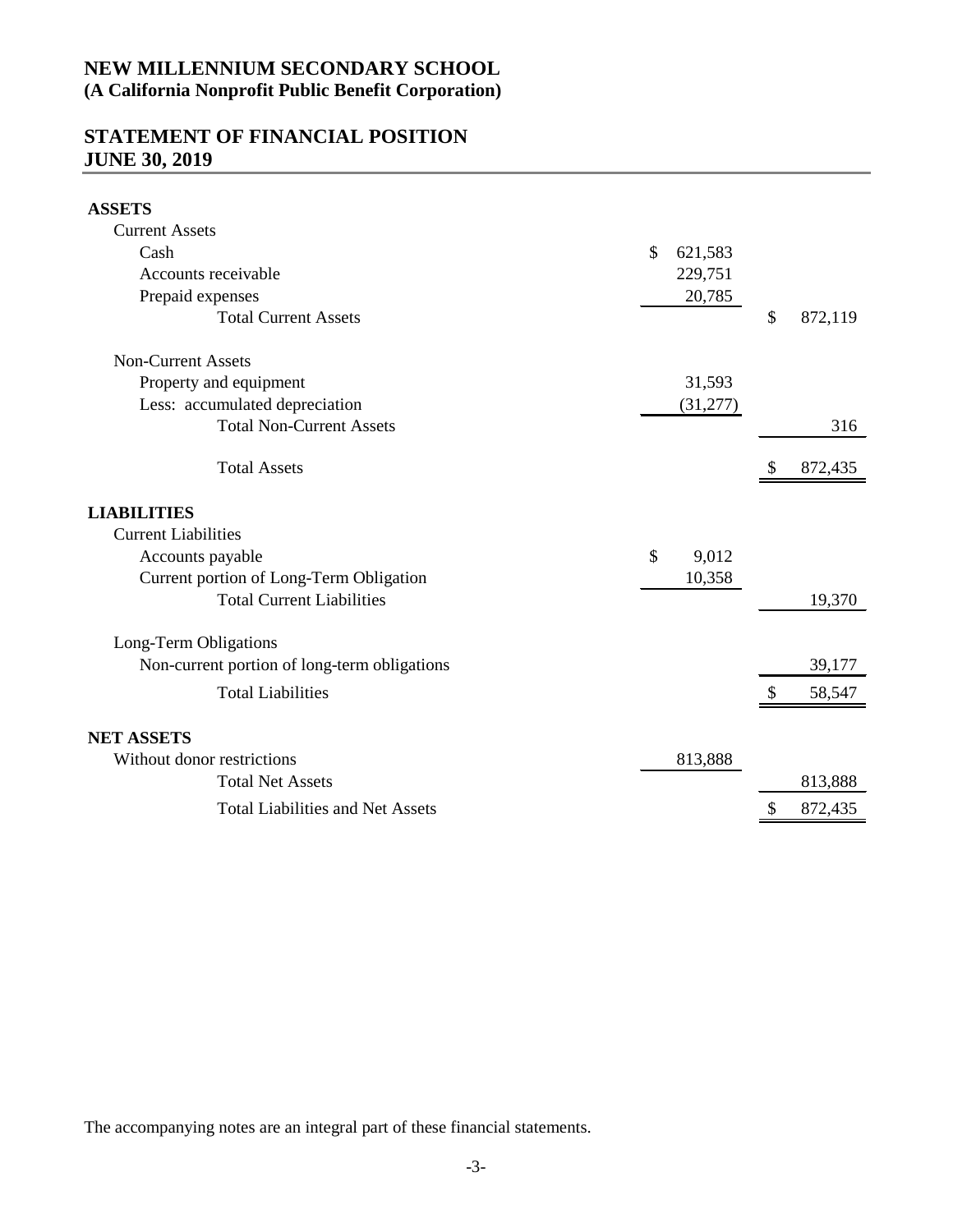## **STATEMENT OF ACTIVITIES FOR THE YEAR ENDED JUNE 30, 2019**

<span id="page-5-0"></span>

| <b>REVENUES</b>                  |                 |
|----------------------------------|-----------------|
| Local Control Funding Formula    | \$<br>1,856,499 |
| Federal revenue                  | 184,969         |
| Other State revenue              | 235,813         |
| Local revenues                   | 165,893         |
| <b>Total Revenue</b>             | 2,443,174       |
| <b>FUNCTIONAL EXPENSES</b>       |                 |
| Program services                 | 1,902,917       |
| Management and general           | 334,611         |
| <b>Total Functional Expenses</b> | 2,237,528       |
| <b>CHANGE IN NET ASSETS</b>      | 205,646         |
| NET ASSETS, BEGINNING OF YEAR    | 608,242         |
| <b>NET ASSETS, END OF YEAR</b>   | 813,888         |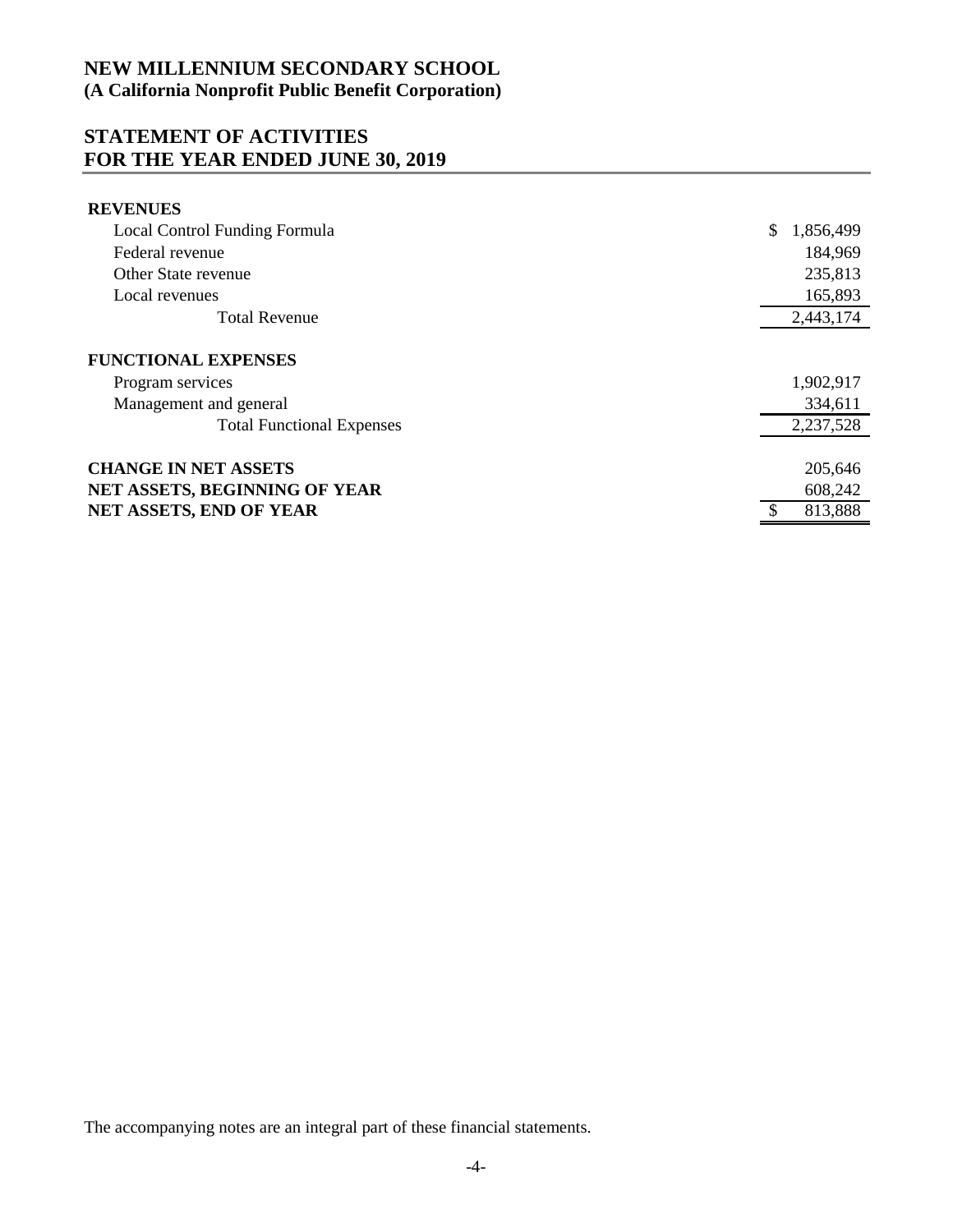# **STATEMENT OF CASH FLOWS FOR THE YEAR ENDED JUNE 30, 2019**

<span id="page-6-0"></span>

| <b>CASH FLOWS FROM OPERATING ACTIVITIES</b>   |               |
|-----------------------------------------------|---------------|
| Change in net assets                          | \$<br>205,646 |
| Adjustments to reconcile change in net assets |               |
| to net cash used by operating activities      |               |
| Depreciation expense                          |               |
| Changes in operating assets and liabilities   |               |
| Increase in accounts receivable               | (143,062)     |
| Increase in prepaid expenses                  | (14,668)      |
| Decrease in accounts payable                  | (83, 397)     |
| Net Cash Used by Operating Activities         | (35, 481)     |
| <b>CASH FLOWS FROM FINANCING ACTIVITIES</b>   |               |
| Loan principal payments                       | (9,229)       |
| <b>NET DECREASE IN CASH</b>                   | (44,710)      |
| <b>CASH, BEGINNING OF YEAR</b>                | 662,124       |
| <b>CASH, END OF YEAR</b>                      | 617,414       |
| <b>Supplemental cash flow disclosure:</b>     |               |
| Cash paid during the period for interest      | 2,921         |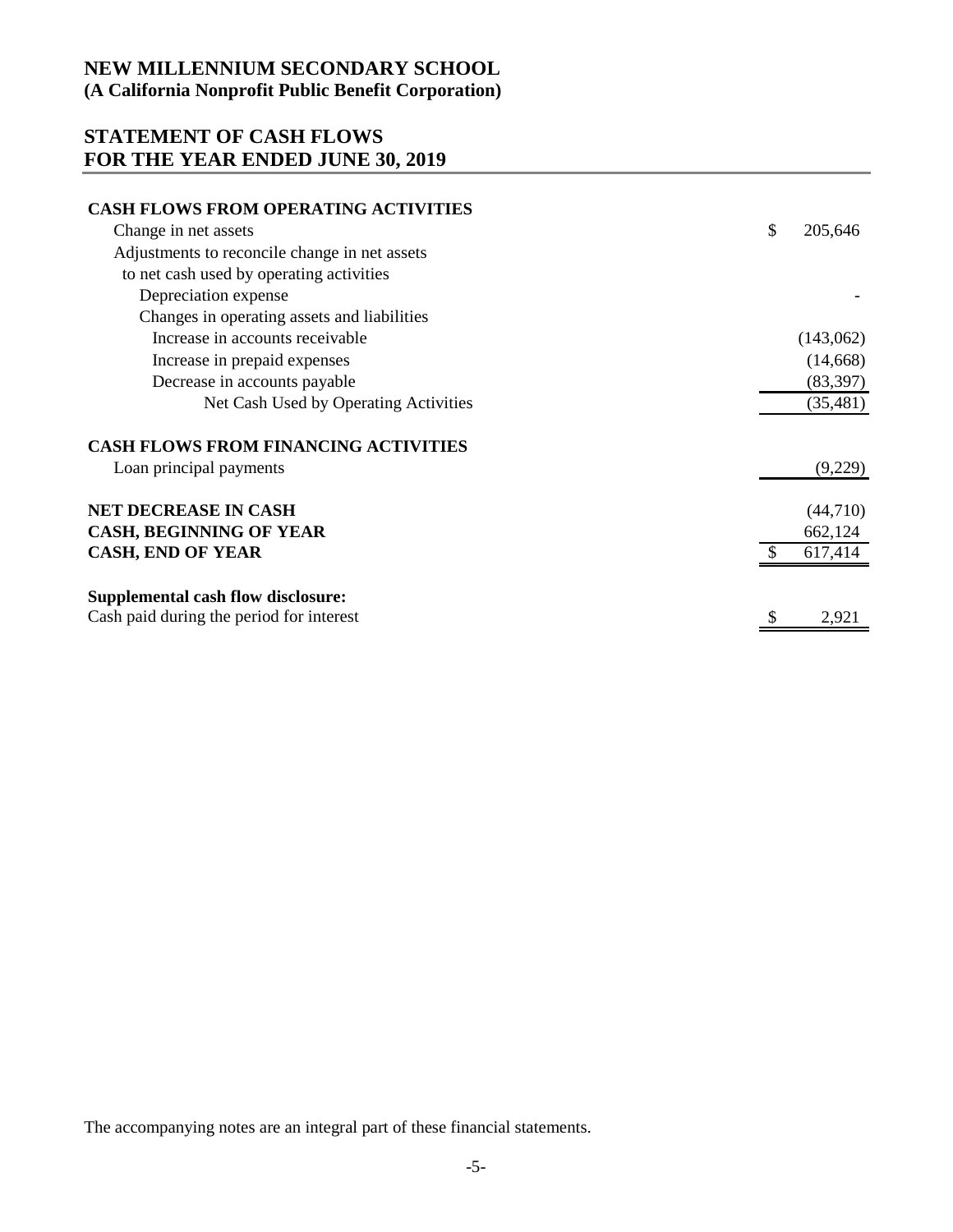## **STATEMENT OF FUNCTIONAL EXPENSES FOR THE YEAR ENDED JUNE 30, 2019**

<span id="page-7-0"></span>

|                                  | Program<br>Services | Management<br>and General | Total<br>Expenses |
|----------------------------------|---------------------|---------------------------|-------------------|
| Personnel                        |                     |                           |                   |
| Salaries and wages               | 823,074             | 135,937                   | \$<br>959,011     |
| Employee benefits                | 244,331             | 20,659                    | 264,990           |
| Payroll taxes                    | 136,360             |                           | 136,360           |
| <b>Total Personnel</b>           | 1,203,765           | 156,596                   | 1,360,361         |
| Operating                        |                     |                           |                   |
| Fees for services                | 184,317             | 80,816                    | 265,133           |
| Advertising and promotions       |                     | 6,753                     | 6,753             |
| Office expenses                  |                     |                           |                   |
| Information technolgy            | 52,971              |                           | 52,971            |
| Occupancy                        | 115,555             | 18,558                    | 134,113           |
| Travel                           |                     | 993                       | 993               |
| Conferences and meeting          |                     | 6,000                     | 6,000             |
| Interest                         |                     | 3,078                     | 3,078             |
| Depreciation                     | 4,169               |                           | 4,169             |
| Insurance                        |                     | 22,256                    | 22,256            |
| Other expenses                   | 72,925              | 21,004                    | 93,929            |
| Capital outlay                   | 44,459              |                           | 44,459            |
| Special education                | 115,109             |                           | 115,109           |
| <b>Instructional materials</b>   | 32,955              |                           | 32,955            |
| <b>Nutrition</b>                 | 76,692              |                           | 76,692            |
| District supervisory fee         |                     | 18,557                    | 18,557            |
| <b>Total Operating</b>           | 699,152             | 178,015                   | 877,167           |
| <b>Total Functional Expenses</b> | \$1,902,917         | \$<br>334,611             | \$2,237,528       |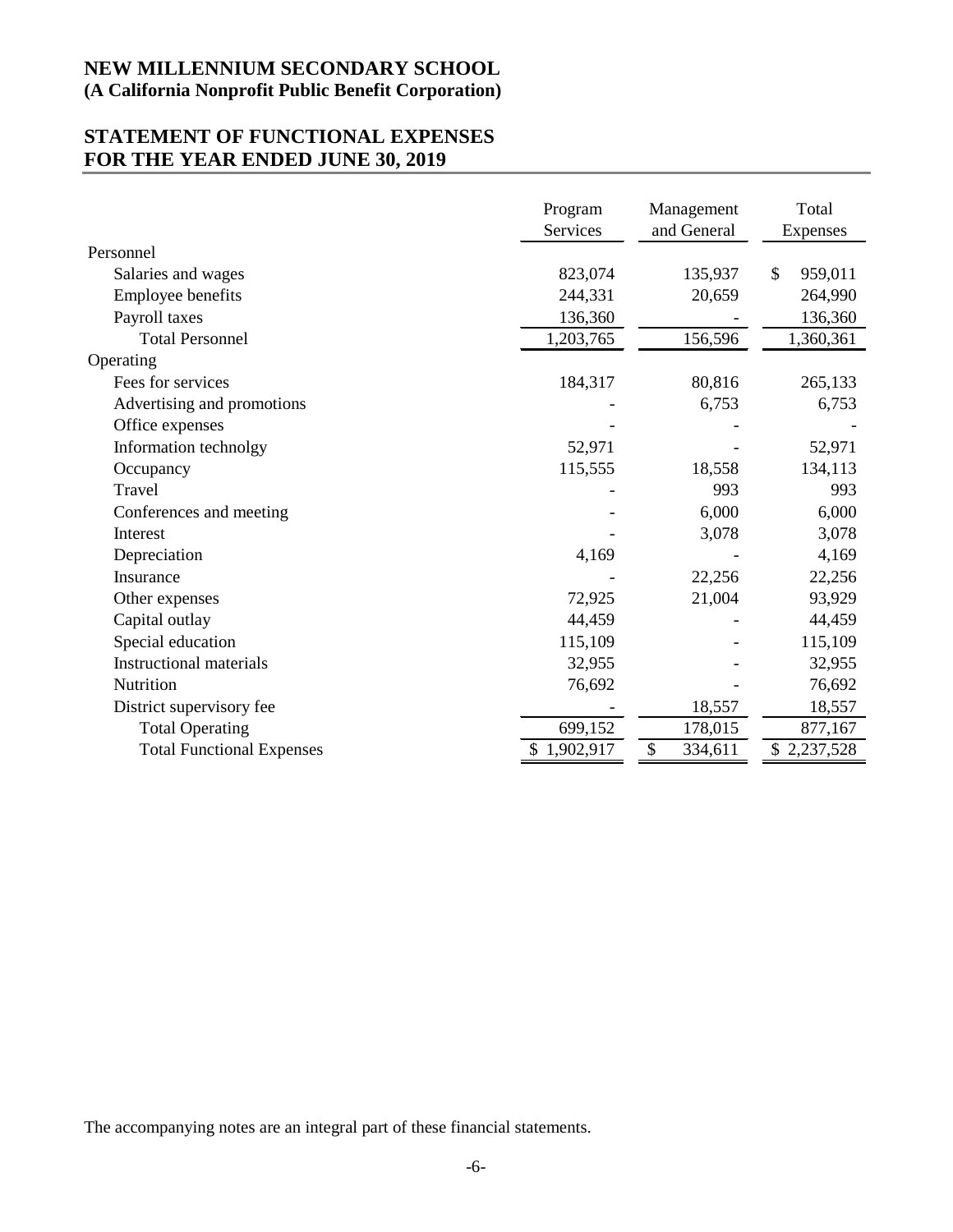## **NOTES TO FINANCIAL STATEMENTS JUNE 30, 2019**

### *NOTE 1 – PRINCIPAL ACTIVITY AND SIGNIFICANT ACCOUNTING POLICIES*

### **Organization**

The New Millennium Secondary School (the Charter School) is a California Non-Profit Public Benefit Corporation. The Charter School petitioned for a charter through Los Angeles Unified School District and was approved on June 10, 2008 and renewed in 2018 for a period of five years ending in 2023.

<span id="page-8-0"></span>Charter school number authorized by the State: 1020

The Charter School located on 1301 West 182<sup>nd</sup> Street, Gardena, California, 90248, opened on September 4, 2008, and currently serves 168 students in grades nine through twelve. The Charter School prepares students for success in the 21st century by providing a rigorous and relevant college-preparatory education that invests in talented human capital, utilizes cutting-edge technology, and strives to adapt public education to the "New Millennium".

### **Other Related Entities**

**Joint Powers Agency and Risk Management Pools -** The Charter School is associated with the California Charter Schools Joint Powers Authority (CCS-JPA) *dba* CharterSAFE. CharterSAFE does not meet the criteria for inclusion as a component unit of the Charter School. Additional information is presented in Note 12 to the financial statements.

### **Cash**

The Charter School considers all cash and highly liquid financial instruments with original maturities of three months or less, and which are neither held for nor restricted by donors for long-term purposes, to be cash.

### **Receivables and Credit Policies**

Accounts receivable consist primarily of noninterest-bearing amounts due for educational programs. Management determines the allowance for uncollectable accounts receivable based on historical experience, an assessment of economic conditions, and a review of subsequent collections. Accounts receivable are written off when deemed uncollectable. At June 30, 2019, the allowance was \$0.

### **Property and Equipment**

Property and equipment additions over \$5,000 are recorded at cost, or if donated, at fair value on the date of donation. Depreciation and amortization are computed using the straight-line method over the estimated useful lives of the assets ranging from 3 to 30 years, or in the case of capitalized leased assets or leasehold improvements, the lesser of the useful life of the asset or the lease term. When assets are sold or otherwise disposed of, the cost and related depreciation or amortization are removed from the accounts, and any remaining gain or loss is included in the statement of activities. Cost of maintenance and repairs that do not improve or extend the useful lives of the respective assets are expensed currently.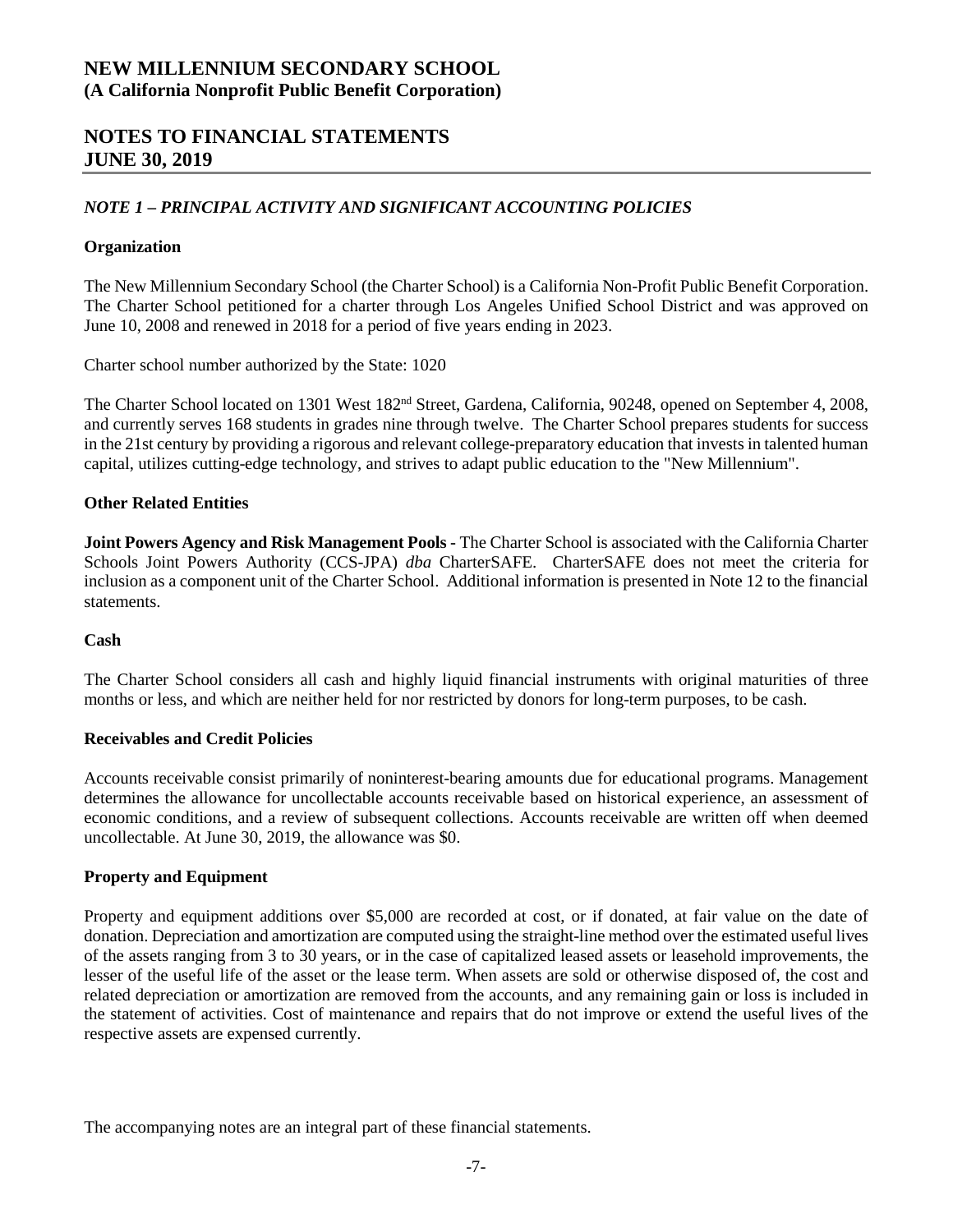## **NOTES TO FINANCIAL STATEMENTS JUNE 30, 2019**

The Charter School review the carrying values of property and equipment for impairment whenever events or circumstances indicate that the carrying value of an asset may not be recoverable from the estimated future cash flows expected to result from its use and eventual disposition. When considered impaired, an impairment loss is recognized to the extent carrying value exceeds the fair value of the asset. There were no indicators of asset impairment during the year ended June 30, 2019.

#### **Net Assets**

Net assets, revenues, gains, and losses are classified based on the existence or absence of donor or grantor restrictions. Accordingly, net assets and changes therein are classified and reported as follows:

*Net Assets Without Donor Restrictions –* Net assets available for use in general operations and not subject to donor restrictions. Net assets without donor restrictions also include the investment in property and equipment, net of accumulated depreciation.

*Net Assets With Donor Restrictions* – Net assets subject to donor (or certain grantor) restrictions. Some donor imposed (or grantor) restrictions are temporarily in nature, such as those that will be met by the passage of time or other events specified by the donor. Other donor restrictions are perpetual in nature, where the donor stipulates that resources be maintained in perpetuity. The Charter School report contributions restricted by donors as increases in net assets with donor restrictions if they are received with donor stipulations that limit the use of the donated assets. When a donor restriction expires, that is, when a stipulated time restriction ends, or purpose restriction is accomplished, net assets with donor restrictions are reclassified to net assets without donor restrictions and reported in the statements of activities as net assets released from restrictions.

### **Revenue and Revenue Recognition**

Revenue is recognized when earned. Operating funds for the Charter School are derived principally from state and federal sources. The Charter School receives state funding based on each of the enrolled student's average daily attendance (ADA) in its school. The Charter School receives federal grants, which are paid through the California Department of Education or other federal and state agencies. Revenues related to these federal grants are recognized when qualifying expenses have been incurred and when all other grant requirements have been met. Unrestricted support given by the state is recognized as revenue when received. Any such funds received in advance are deferred to the applicable period in which the related services are performed, or expenditures are incurred, respectively.

Contributions are recognized when cash, securities or other assets, an unconditional promise to give, or notification of a beneficial interest is received. Conditional promises to give are not recognized until the conditions on which they depend have been substantially met.

### **Donated Services and In-Kind Contributions**

Volunteers contribute significant amounts of time to program services, administration, and fundraising and development activities; however, the financial statements do not reflect the value of these contributed services because they do not meet recognition criteria prescribed by generally accepted accounting principles. Contributed goods are recorded at fair value at the date of donation. Donated professional services are recorded at the respective fair values of the services received. No significant contributions of such goods or services were received during the year ended June 30, 2019.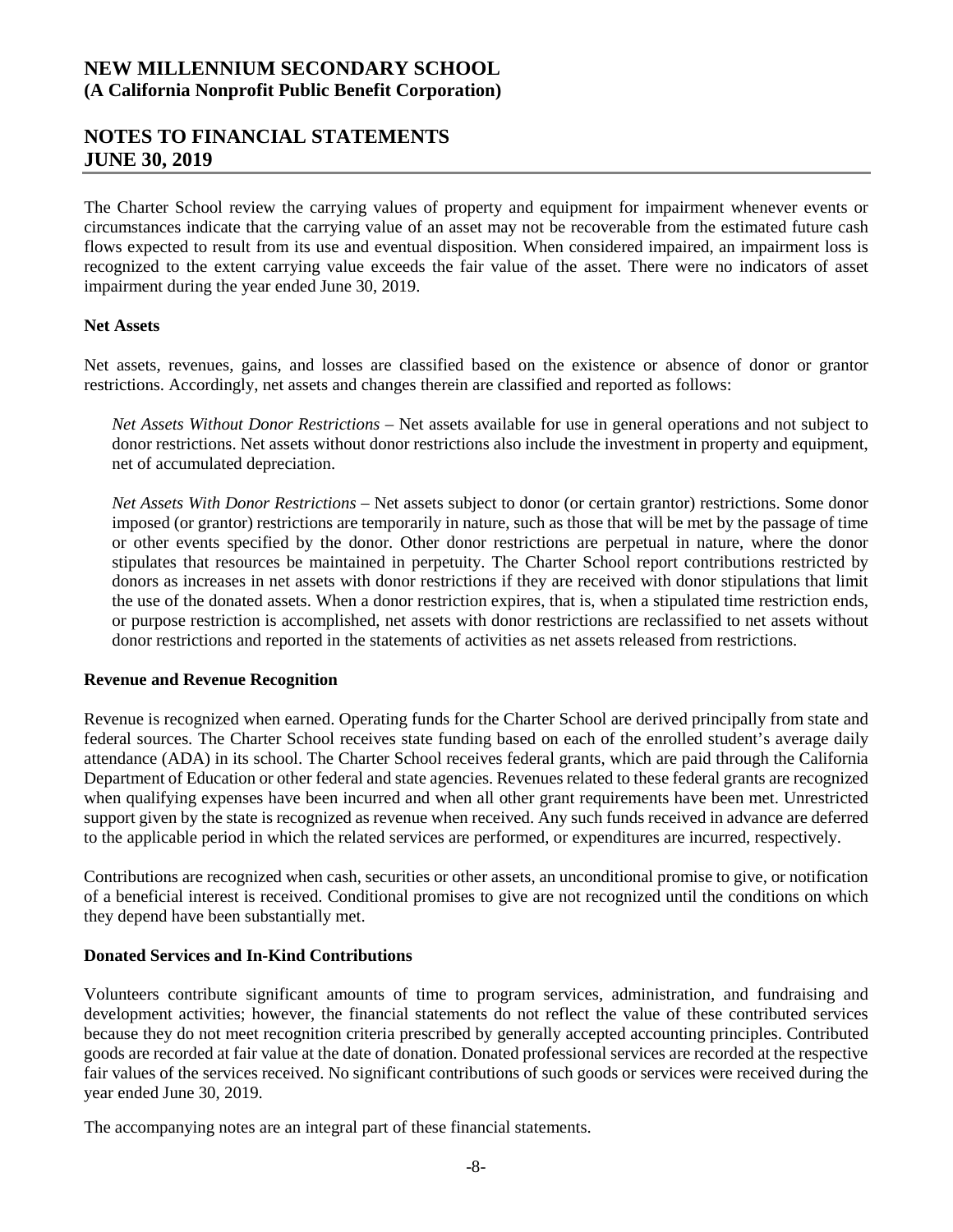### **NOTES TO FINANCIAL STATEMENTS JUNE 30, 2019**

#### **Functional Allocation of Expenses**

The costs of program and supporting services activities have been summarized on a functional basis in the statements of activities. The statement of functional expenses present the natural classification detail of expenses by function. Accordingly, certain costs have been allocated among the programs and supporting services benefited.

The financial statements report certain categories of expenses that are attributed to more than one program or supporting function. Therefore, expenses require allocation on a reasonable basis that is consistently applied. All expenses, excluding depreciation and grant disbursements are allocated on the basis of estimates of time and effort.

The financial statements report categories of expenses that are attributed to program service activities or supporting services activities. The expenses are generally directly attributable to a functional category with no significant allocations between program service activities and supporting service activities occurring.

#### **Income Taxes**

The Charter School is a California nonprofit public benefit corporation that is exempt from income taxes under Section 501c)(3) of the Internal Revenue Code and classified by the Internal Revenue Service as other than a private foundation and qualifies for deductible contributions as provided in Section 170(b)(1)(A)(vi). It is also exempt from state franchise and income taxes under Section 23701(d) of the California Revenue and Taxation Code. Accordingly, no provision for income taxes has been reflected in these financial statements. The Charter School is annually required to file a Return of Organization Exempt from Income Tax (Form 990) with the IRS. In addition, the Charter School is subject to income tax on net income that is derived from business activities that are unrelated to their exempt purposes. The Charter School determined that it is not subject to unrelated business income tax and has not filed an Exempt Organization Business Income Tax Return (Form 990‐T) with the IRS.

The Charter School has adopted Financial Accounting Standards Board (FASB) Accounting Standards Codification (ASC) Topic 740 that clarifies the accounting for uncertainty in tax positions taken or expected to be taken on a tax return and provides that the tax effects from an uncertain tax position can be recognized in the financial statements only if, based on its merits, the position is more likely than not to be sustained on audit by the taxing authorities. Management believes that all tax positions taken to date are highly certain, and, accordingly, no accounting adjustment has been made to the financial statements.

#### **Estimates**

The preparation of financial statements in conformity with generally accepted accounting principles requires the Charter School to make estimates and assumptions that affect the reported amounts of assets and liabilities at the date of the financial statements and the reported amounts of revenues and expenses during the reporting period. Actual results could differ from those estimates, and those differences could be material.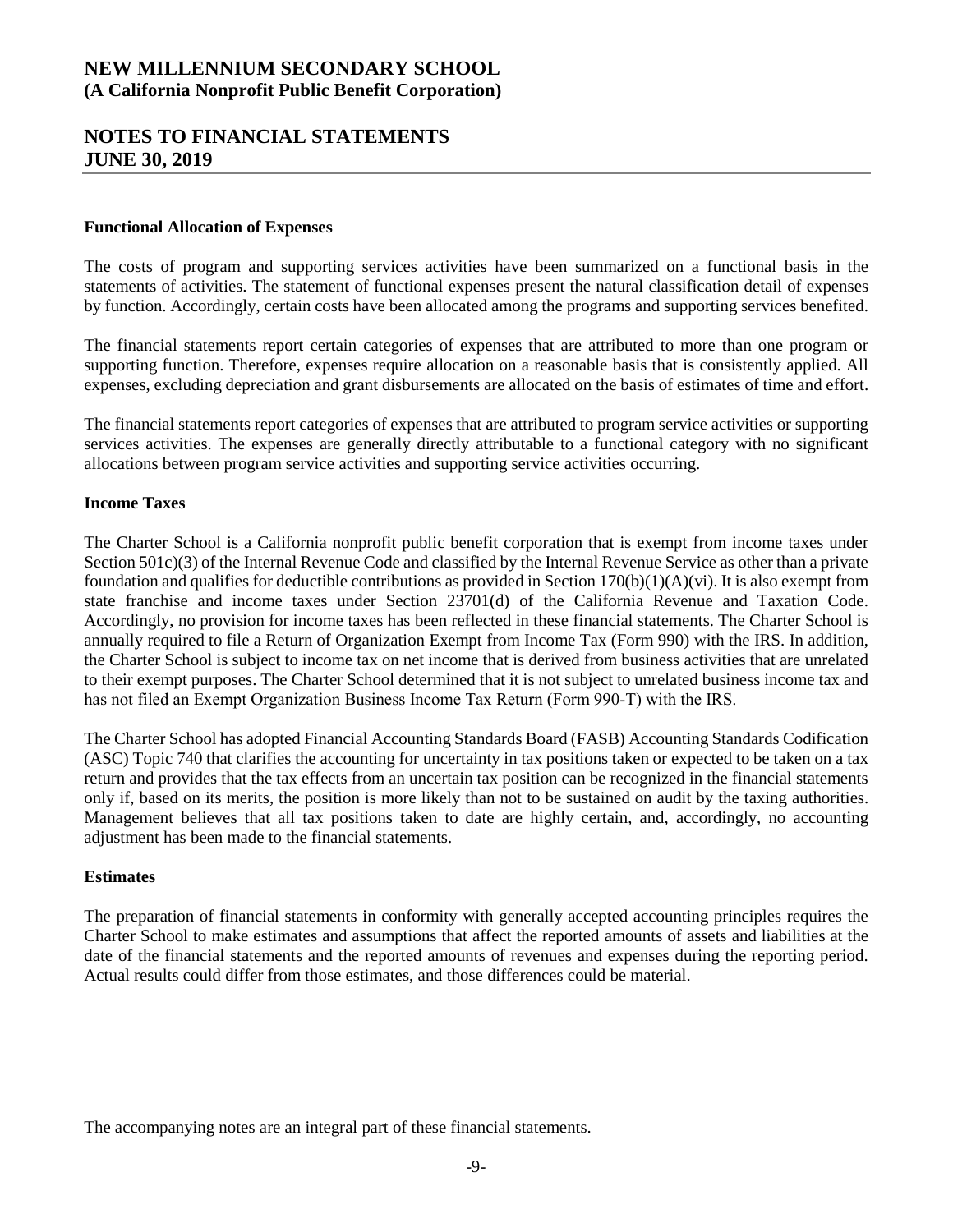# **NOTES TO FINANCIAL STATEMENTS JUNE 30, 2019**

### **Financial Instruments and Credit Risk**

Deposit concentration risk is managed by placing cash, money market accounts, and certificates of deposit with financial institutions believed by the Charter School to be creditworthy. At times, amounts on deposit may exceed insured limits or include uninsured investments in money market mutual funds. To date, no losses have been experienced in any of these accounts. Credit risk associated with accounts receivable and promises to give is considered to be limited due to high historical collection rates and because substantial portions of the outstanding amounts are due from Board members, governmental agencies, and foundations supportive of the Charter School's mission.

### **Recent Accounting Pronouncements**

On June 21, 2018, the FASB completed its project on revenue-recognition of grants and contracts by not-for-profit entities by issuing Accounting Standards Update No. 2018-08, *Not-for-Profit Entities (Topic 958): Clarifying the Scope and the Accounting Guidance for Contributions Received and Contributions Made*.The amendments in the Update provide a more robust framework for determining whether a transaction should be accounted for as a contribution or as an exchange transaction.

Specifically, the amendments in the Update:

- Clarify how a not-for-profit entity determines whether a resource provider is participating in an exchange transaction or a contribution
- Help an entity to evaluate whether contributions are conditional or unconditional by stating that a conditional contribution must have (1) a barrier that must be overcome and (2) a right of return or release of obligation
- Modify the simultaneous release option currently in generally accepted accounting principles (GAAP), which allows a not-for-profit entity to recognize a restricted contribution directly in unrestricted net assets/net assets without donor restrictions if the restriction is not in the same period that revenue is recognized.

The ASU is effective for the Charter School for the year ended June 30, 2020. Management is evaluating the impact of the adoption of this standard.

### **Change in Accounting Principle**

As of July 1, 2018, the Charter School adopted the provisions of Accounting Standards Update (ASU) 2016-14, *Presentation of Financial Statements for Not-For-Profit Entities*. The provisions of the ASU replace the existing three classes of net assets with two new classes (net assets without donor restrictions and net assets with donor restrictions) and enhance the disclosure requirements for the Charter School donor restricted endowment funds and underwater endowments. The ASU introduces new disclosure requirements to provide information about what is included or excluded from the Charter School's intermediate measure of operations as well as disclosures to improve a financial statement user's ability to assess the Charter School's liquidity and exposure to risk. The ASU also introduces new reporting requirements to present expenses by both function and natural classification in a single location and to present investment returns on the statements of activities net of external and direct internal investment expenses.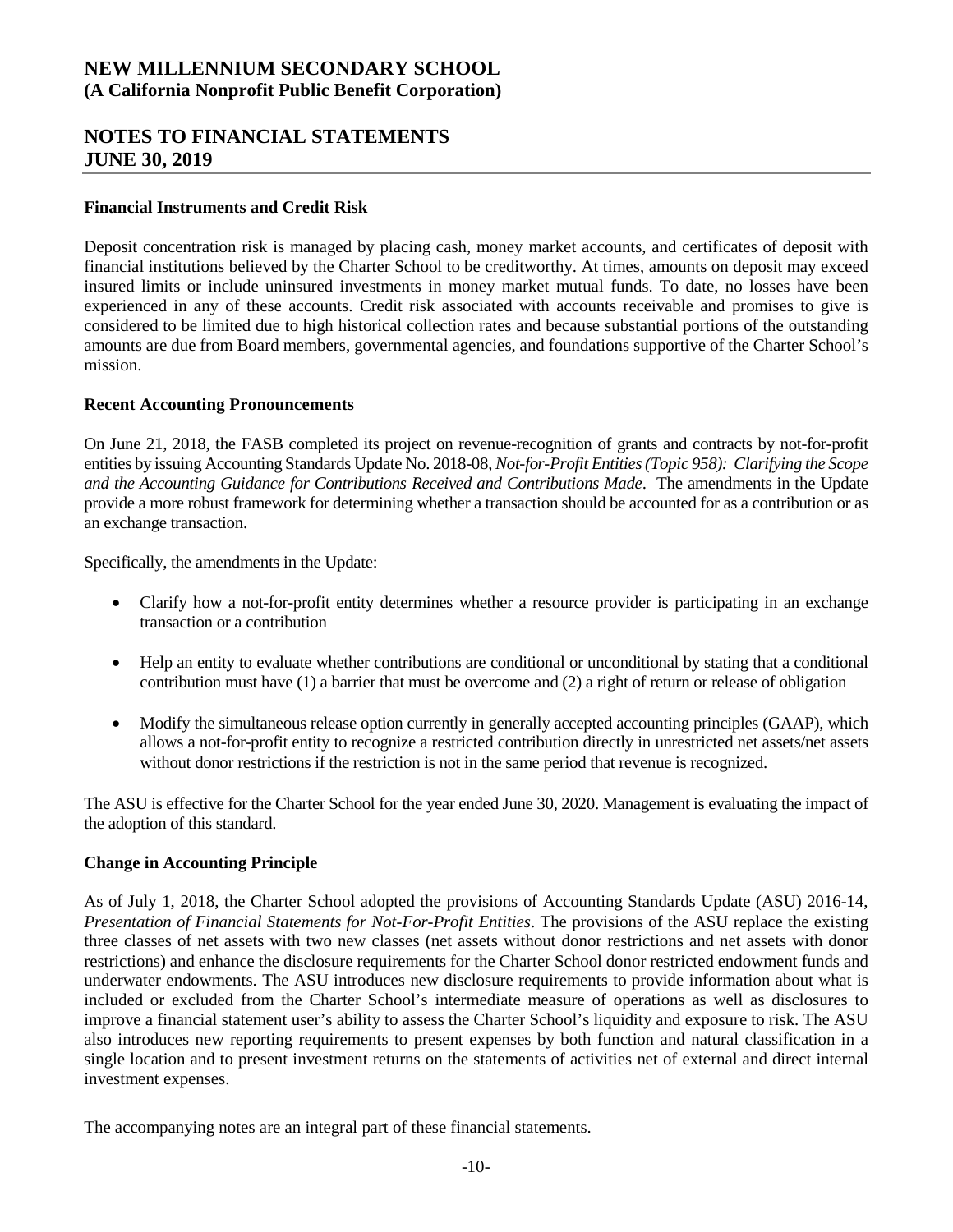## **NOTES TO FINANCIAL STATEMENTS JUNE 30, 2019**

The amendments should be applied on a retrospective basis; however, if presenting comparative financial statements, the ASU allows for the option to omit, for any periods presented before the period of adoption, the analysis of expenses by both natural classification and functional classification (the separate presentation of expenses by functional classification and expenses by natural classification is still required), and the disclosure about liquidity and availability of resources. The Charter School has elected not to present comparative information for these amendments.

The Charter School has adopted this standard as management believes the standard improves the usefulness and understandability of the Charter School's financial reporting.

#### **Adjustments Resulting from Change in Accounting Principle**

As disclosed above, the Charter School adopted the provisions of ASU 2016-14, *Presentation of Financial Statements for Not-For-Profit Entities* as of June 30, 2019. Following is a summary of the effects of the change in accounting policy in the Charter School's June 30, 2018 financial statements.

|                                       |  | Adoption of ASU<br>As Previously |  |           |  |             |  |
|---------------------------------------|--|----------------------------------|--|-----------|--|-------------|--|
|                                       |  | Reported                         |  | 2016-14   |  | As Adjusted |  |
| Unrestricted                          |  | 608.242                          |  | (608.242) |  |             |  |
| Net assets without donor restrictions |  | -                                |  | 608,242   |  | 608,242     |  |

### *NOTE 2 – LIQUIDITY AND AVAILABILITY*

Financial assets for general expenditure, that is, without donor or other restrictions limiting their use, within one year of the statement of financial position date, comprises the following:

| Cash and cash equivalents                | 621,583 |
|------------------------------------------|---------|
| Accounts receivable and prepaid expenses | 250,536 |
|                                          | 872,119 |

### *NOTE 3 - CASH*

Cash consists of the following at June 30, 2019:

|                           | Reported | Bank    |
|---------------------------|----------|---------|
|                           | Amount   | Balance |
| Deposits                  |          |         |
| Cash on hand and in banks | 621,583  | 634,926 |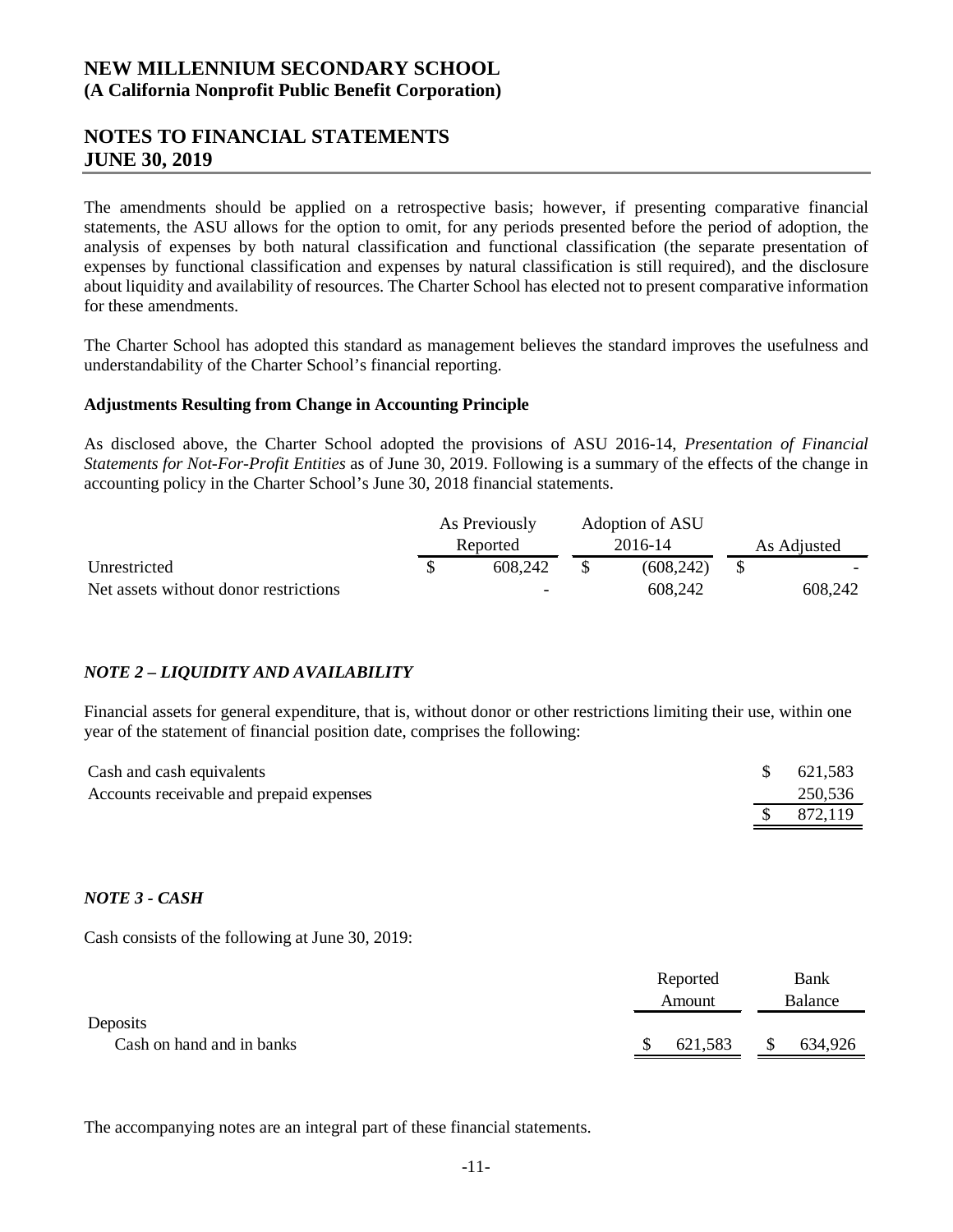## **NOTES TO FINANCIAL STATEMENTS JUNE 30, 2019**

Cash balances held in banks are insured up to \$250,000 by the Federal Depository Insurance Corporation (FDIC). The Charter School maintains its cash in bank deposit accounts that at times may exceed federally insured limits. The Charter School has not experienced any losses in such accounts. At June 30, 2019, the Charter School had \$384,926 in excess of FDIC insured limits.

### *NOTE 4 - ACCOUNTS RECEIVABLE*

Accounts receivable consists of the following at June 30, 2019

| Local Control Funding Formula    | S | 162,099 |
|----------------------------------|---|---------|
| Federal                          |   | 11,981  |
| State                            |   | 26,147  |
| Lottery                          |   | 23,148  |
| Other local                      |   | 6,376   |
| <b>Total Accounts Receivable</b> |   | 229,751 |

### *NOTE 5 - PREPAID EXPENSES*

| Prepaid expenses consists of the following at June 30, 2019: |        |
|--------------------------------------------------------------|--------|
| Insurance and miscellaneous vendors                          | 20,785 |
|                                                              |        |

### *NOTE 6 – PROPERTY AND EQUIPMENT*

Property and equipment consists of the following at June 30, 2019:

| Computer equipment             | 25,152   |
|--------------------------------|----------|
| Furniture                      | 6,441    |
| Subtotal                       | 31,593   |
| Less: accumulated depreciation | (31,277) |
| Total Property and Equipment   | 316      |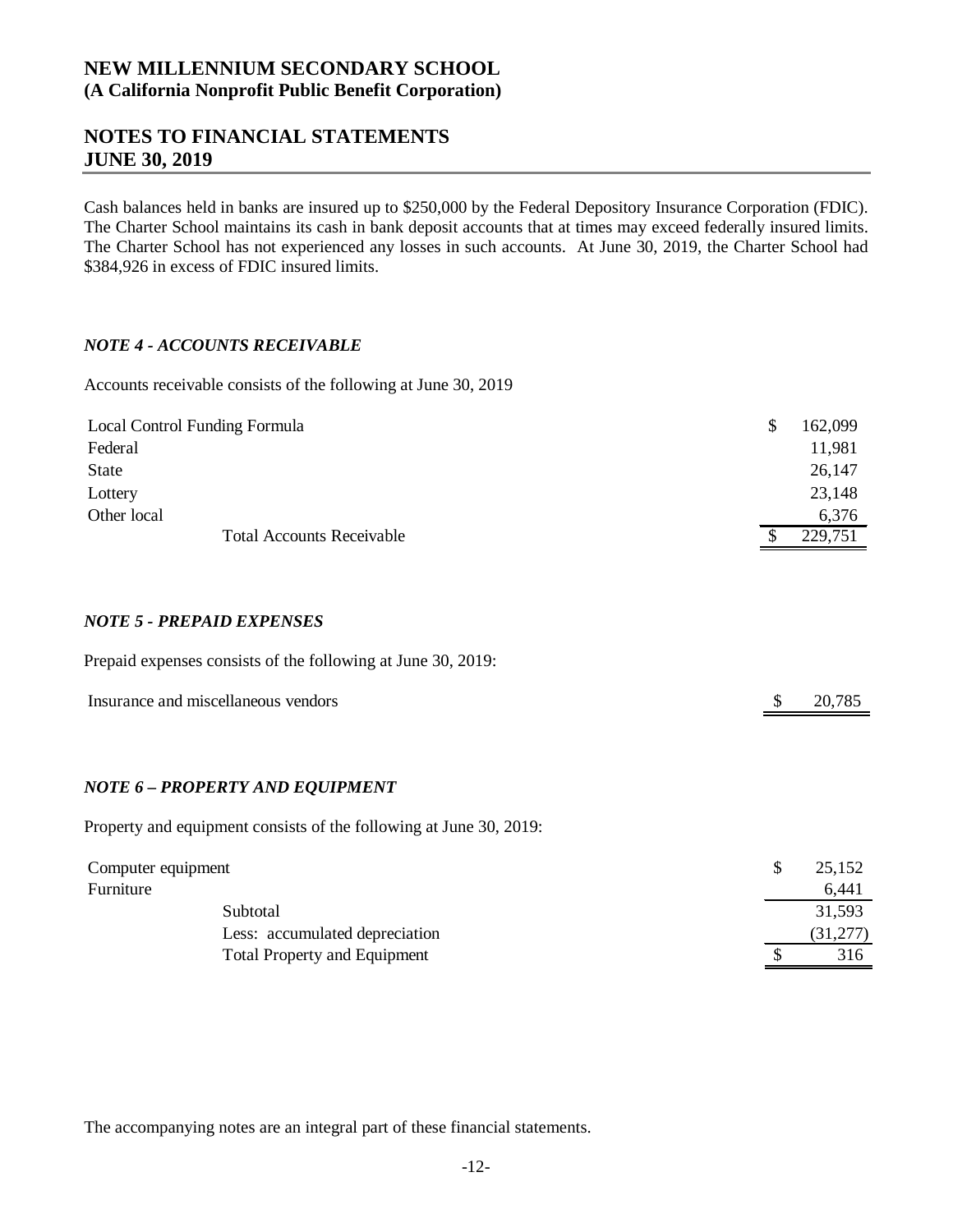### **NOTES TO FINANCIAL STATEMENTS JUNE 30, 2019**

#### *NOTE 7 - ACCOUNTS PAYABLE*

Accounts payable consists of the following at June 30, 2019:

Vendor payables  $\qquad$  9,012

### *NOTE 8 - LONG-TERM OBLIGATIONS*

On November 1, 2013, the Charter School acquired a promissory note to pay VCG-Southbay Pavillion, LLC \$50,000 with interest on the unpaid principal balance at the rate of four percent per annum. The principal amount and interest will be repaid in 120 equal monthly installments of \$506.

Future payments are as follows:

| <b>Fiscal Year Ended</b> |             |    |          |   |        |
|--------------------------|-------------|----|----------|---|--------|
| June 30,                 | Principal   |    | Interest |   | Total  |
| 2020                     | \$<br>5,187 | \$ | 888      | S | 6,075  |
| 2021                     | 5,398       |    | 677      |   | 6,075  |
| 2022                     | 5,618       |    | 457      |   | 6,075  |
| 2023                     | 5,848       |    | 228      |   | 6,076  |
| 2024                     | 2,505       |    | 25       |   | 2,530  |
| Total                    | 24,556      | S  | 2,275    |   | 26,831 |

On December 1, 2013, the Charter School acquired a second promissory note to pay VCG-Southbay Pavillion, LLC \$50,000 with interest on the unpaid principal balance at the rate of four percent per annum. The principal amount and interest will be repaid in 120 equal monthly installments of \$506.

Future payments are as follows:

| <b>Fiscal Year Ended</b> |             |    |          |              |
|--------------------------|-------------|----|----------|--------------|
| June 30,                 | Principal   |    | Interest | Total        |
| 2020                     | \$<br>5,171 | \$ | 905      | \$<br>6,076  |
| 2021                     | 5,380       |    | 694      | 6,074        |
| 2022                     | 5,599       |    | 475      | 6,074        |
| 2023                     | 5,828       |    | 247      | 6,075        |
| 2024                     | 3,001       |    | 35       | 3,036        |
| Total                    | 24,979      | ۰D | 2,356    | \$<br>27,335 |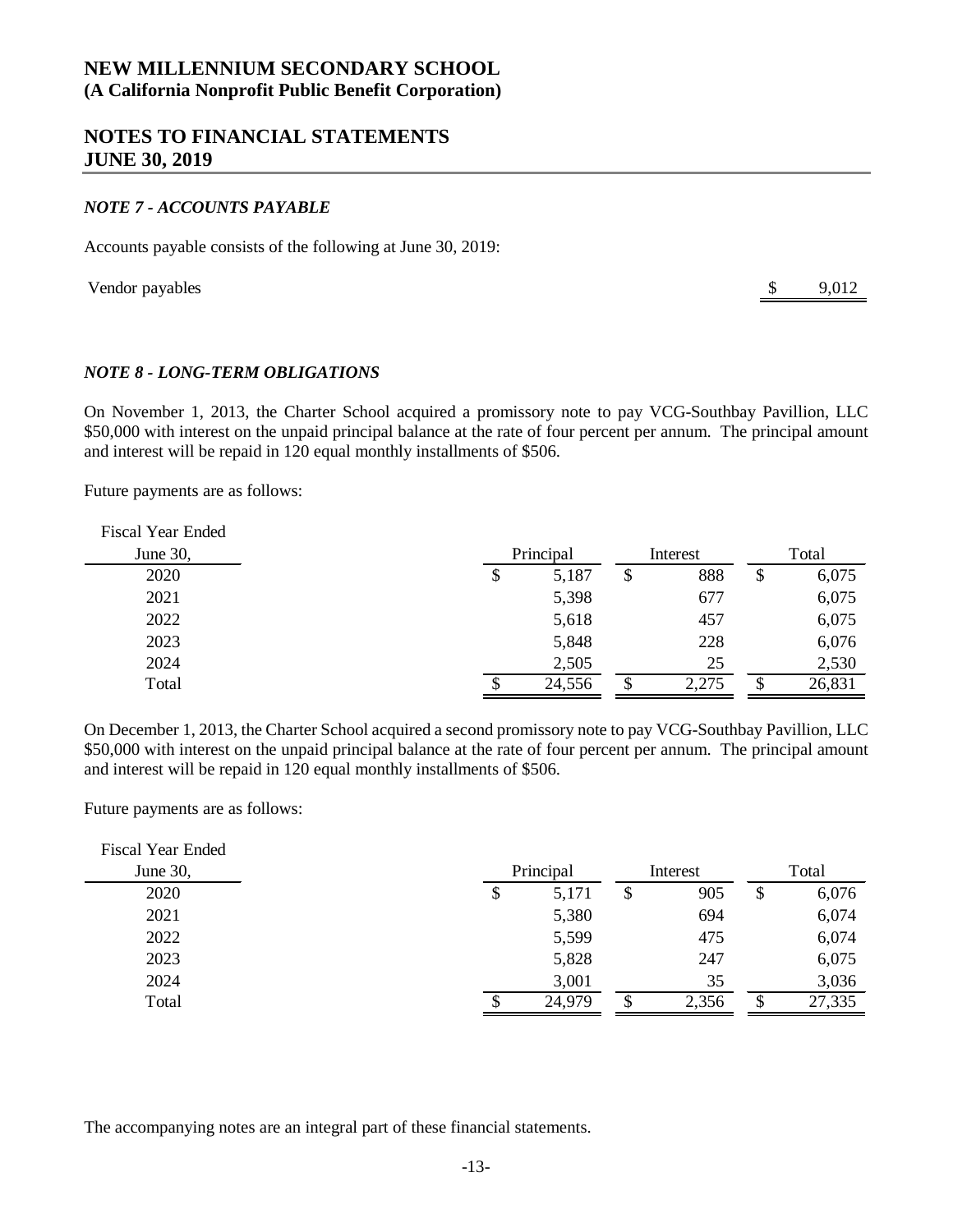### **NOTES TO FINANCIAL STATEMENTS JUNE 30, 2019**

#### *NOTE 9 - OPERATING LEASE*

The Charter School entered into Prop 39 lease agreement with Los Angeles Unified School District located at 1301 West 182nd Street Gardena, California 90248. The Lease commencement date was July 1, 2013, and scheduled to expire June 30, 2019. The lease expense for 2018-2019 was \$130,922. No future payments are required.

### *NOTE 10 - EMPLOYEE RETIREMENT SYSTEMS*

Qualified employees are covered under multiple-employer defined benefit pension plans maintained by agencies of the State of California. Academic employees are members of the California State Teachers' Retirement System (CalSTRS).

The risks of participating in these multi-employer defined benefit pension plans are different from single-employer plans because: (a) assets contributed to the multi-employer plan by one employer may be used to provide benefits to employees of other participating employers, (b) the required member, employer, and State contribution rates are set by the California Legislature, and (c) if the Charter School chooses to stop participating in the multi-employer plan, it may be required to pay a withdrawal liability to the plan. The Charter School has no plans to withdraw from this multi-employer plan.

The details of each plan are as follows:

### **California State Teachers' Retirement System (CalSTRS)**

#### **Plan Description**

The Charter School contributes to the State Teachers Retirement Plan (STRP) administered by the California State Teachers' Retirement System (CalSTRS). STRP is a cost-sharing multiple-employer public employee retirement system defined benefit pension plan. Benefit provisions are established by State statutes, as legislatively amended, within the State Teachers' Retirement Law. According to the most recently available Comprehensive Annual Financial Report and Actuarial Valuation Report for the year ended June 30, 2018, total actuarial value of assets are \$190.4 billion, the actuarial obligation is \$297.6 billion, contributions from all employers totaled \$4.7 billion, and the plan is 64.0 percent funded.

A full description of the pension plan regarding benefit provisions, assumptions (for funding, but not accounting purposes), and membership information is listed in the June 30, 2018, annual actuarial valuation report, Defined Benefit Program Actuarial Valuation. This report and CalSTRS audited financial information are publicly available reports that can be found on the CalSTRS website under Publications at: http://www.calstrs.com/member-publications.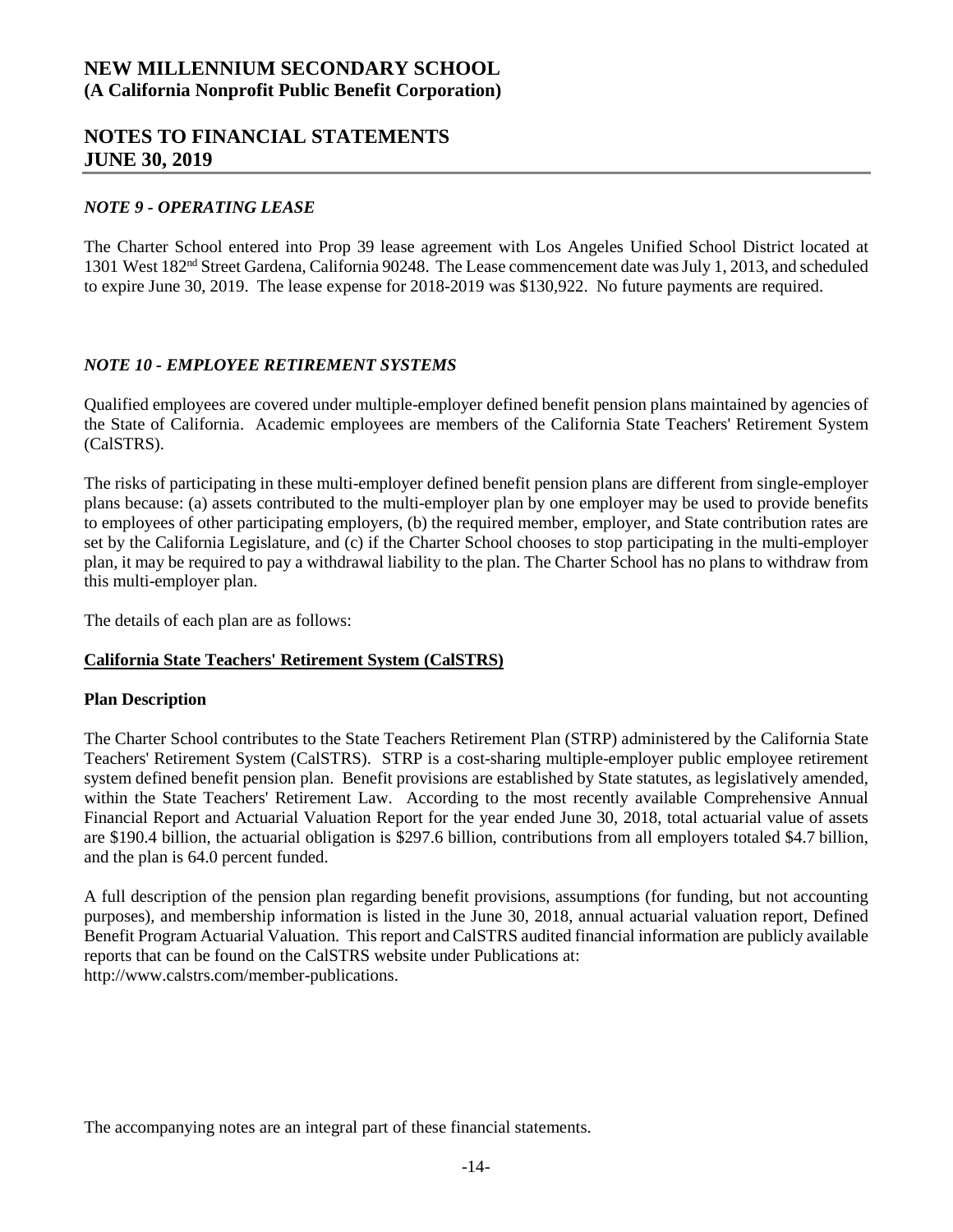## **NOTES TO FINANCIAL STATEMENTS JUNE 30, 2019**

#### **Benefits Provided**

The STRP provides retirement, disability and survivor benefits to beneficiaries. Benefits are based on members' final compensation, age and years of service credit. Members hired on or before December 31, 2012, with five years of credited service are eligible for the normal retirement benefit at age 60. Members hired on or after January 1, 2013, with five years of credited service are eligible for the normal retirement benefit at age 62. The normal retirement benefit is equal to 2.0 percent of final compensation for each year of credited service.

The STRP is comprised of four programs: Defined Benefit Program, Defined Benefit Supplement Program, Cash Balance Benefit Program and Replacement Benefits Program. The STRP holds assets for the exclusive purpose of providing benefits to members and beneficiaries of these programs. CalSTRS also uses plan assets to defray reasonable expenses of administering the STRP. Although CalSTRS is the administrator of the STRP, the State is the sponsor of the STRP and obligor of the trust. In addition, the State is both an employer and nonemployer contributing entity to the STRP.

The Charter School contributes exclusively to the STRP Defined Benefit Program, thus disclosures are not included for the other plans.

The STRP provisions and benefits in effect at June 30, 2019, are summarized as follows:

|                                                           | <b>STRP Defined Benefit Program</b> |                    |  |
|-----------------------------------------------------------|-------------------------------------|--------------------|--|
|                                                           | On or before                        | On or after        |  |
| Hire date                                                 | December 31, 2012                   | January 1, 2013    |  |
| Benefit formula                                           | 2% at 60                            | 2% at 62           |  |
| Benefit vesting schedule                                  | 5 years of service                  | 5 years of service |  |
| Benefit payments                                          | Monthly for life                    | Monthly for life   |  |
| Retirement age                                            | 60                                  | 62                 |  |
| Monthly benefits as a percentage of eligible compensation | $2.0\% - 2.4\%$                     | $2.0\% - 2.4\%$    |  |
| Required employee contribution rate                       | 10.25%                              | 10.205%            |  |
| Required employer contribution rate                       | 16.28%                              | 16.28%             |  |
| Required state contribution rate                          | 9.828%                              | 9.828%             |  |

### **Contributions**

Required member, Charter School and State of California contributions rates are set by the California Legislature and Governor and detailed in Teachers' Retirement Law. The contributions rates are expressed as a level percentage of payroll using the entry age normal actuarial method. In accordance with AB 1469, employer contributions into the CalSTRS will be increasing to a total of 19.1 percent of applicable member earnings phased over a seven year period. The contribution rates for each plan for the year ended June 30, 2019, are presented above and the Charter School's total contributions were \$111,273.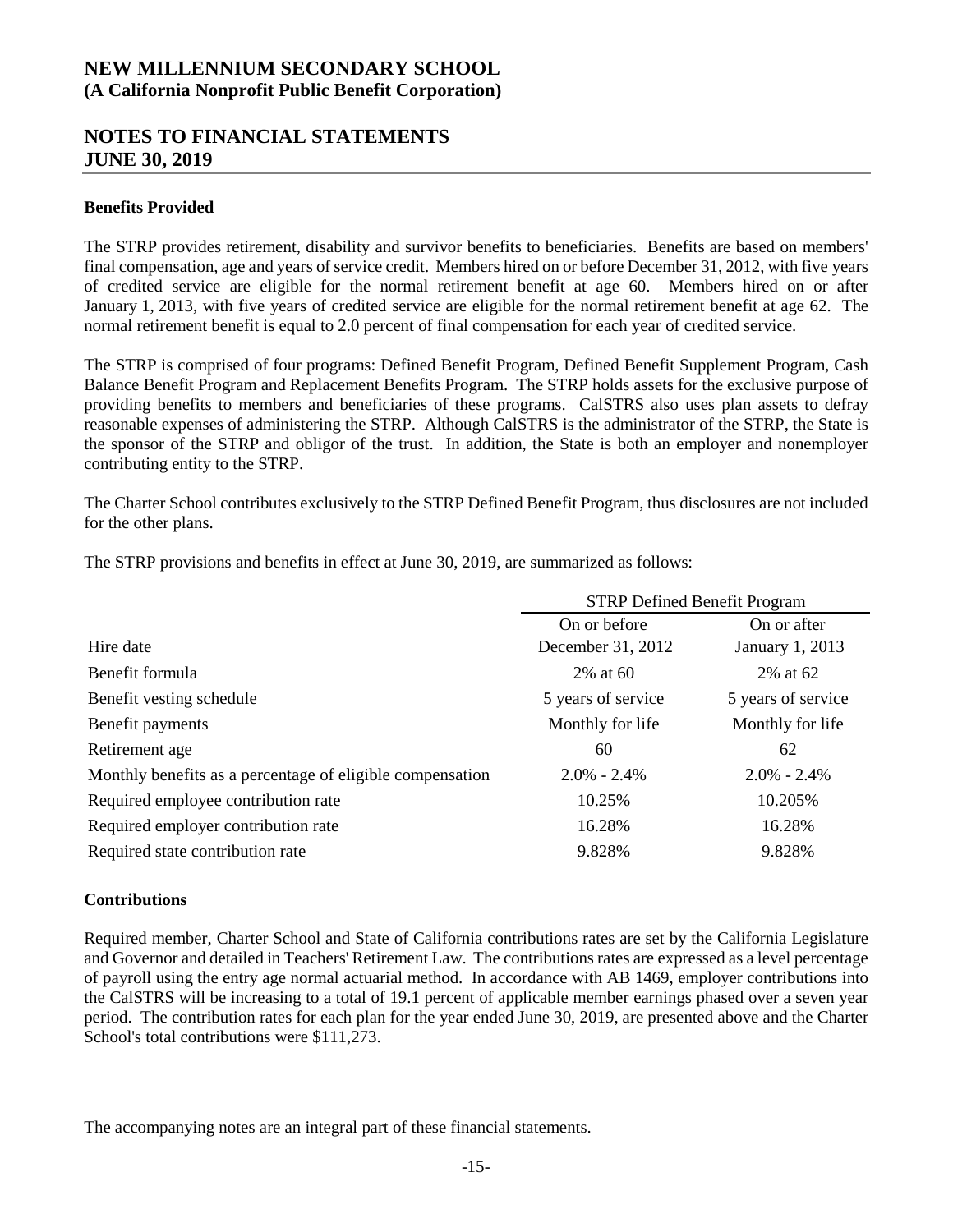### **NOTES TO FINANCIAL STATEMENTS JUNE 30, 2019**

#### **On Behalf Payments**

The State of California makes contributions to CalSTRS on behalf of the Charter School. These payments consist of State General Fund contributions to CalSTRS in the amount of \$131,579 (9.828 percent of salaries subject to CalSTRS). Senate Bill 90 (Chapter 33, Statues of 2019), which was signed by the Governor on June 27, 2019 appropriated for an additional 2018-2019 contribution on-behalf of school employers of \$2.2456 billion for CalSTRS. Under accounting principles generally accepted in the United States of America, these amounts are to be reported as revenues and expenditures. Accordingly, these amounts have been recorded in these financial statements.

#### **403(b) Tax Deferred Annuity Plan**

The Charter School also contributes to a classified employee 403(b) Tax Deferred Annuity Plan (TDA), which is a defined contribution pension plan. A defined contribution pension plan provides pension benefits in return for services rendered, provides an individual account for each participant, and specifies how contributions to the individual's account are to be determined instead of specifying the amount of benefits the individual is to receive. Under a defined contribution pension plan, the benefits a participant will receive depend solely on the amount contributed to the participant's account, the returns earned on investments of those contributions, and forfeitures of other participants' benefits that may be allocated to such participant's account. The Charter School's total contributions for the year ended June 30, 2019, were \$2,400.

### *NOTE 12 - PARTICIPATION IN JOINT POWERS AUTHORITY*

The Charter School is a participant in the California Charter Schools Joint Powers Authority (CCS-JPA) *dba* CharterSAFE for risk management services for workers' compensation insurance and charter school liability insurance. The relationship between The Charter School and the CharterSAFE is such that the CharterSAFE is not considered a component unit of the Charter School for financial reporting purposes.

The CharterSAFE has budgeting and financial reporting requirements independent of member units and the CharterSAFE's financial statements are not presented in these financial statements; however, transactions between the CharterSAFE and the Charter School are included in these statements. Audited financial statements for the CharterSAFE were not available for fiscal year 2018-2019 at the time this report was issued. However, financial statements should be available from the respective agency.

During the year ended June 30, 2019, the Charter School made payments of \$22,256 to CharterSAFE for services received. At June 30, 2019, the Charter School had no recorded accounts receivable or accounts payable to the CharterSAFE.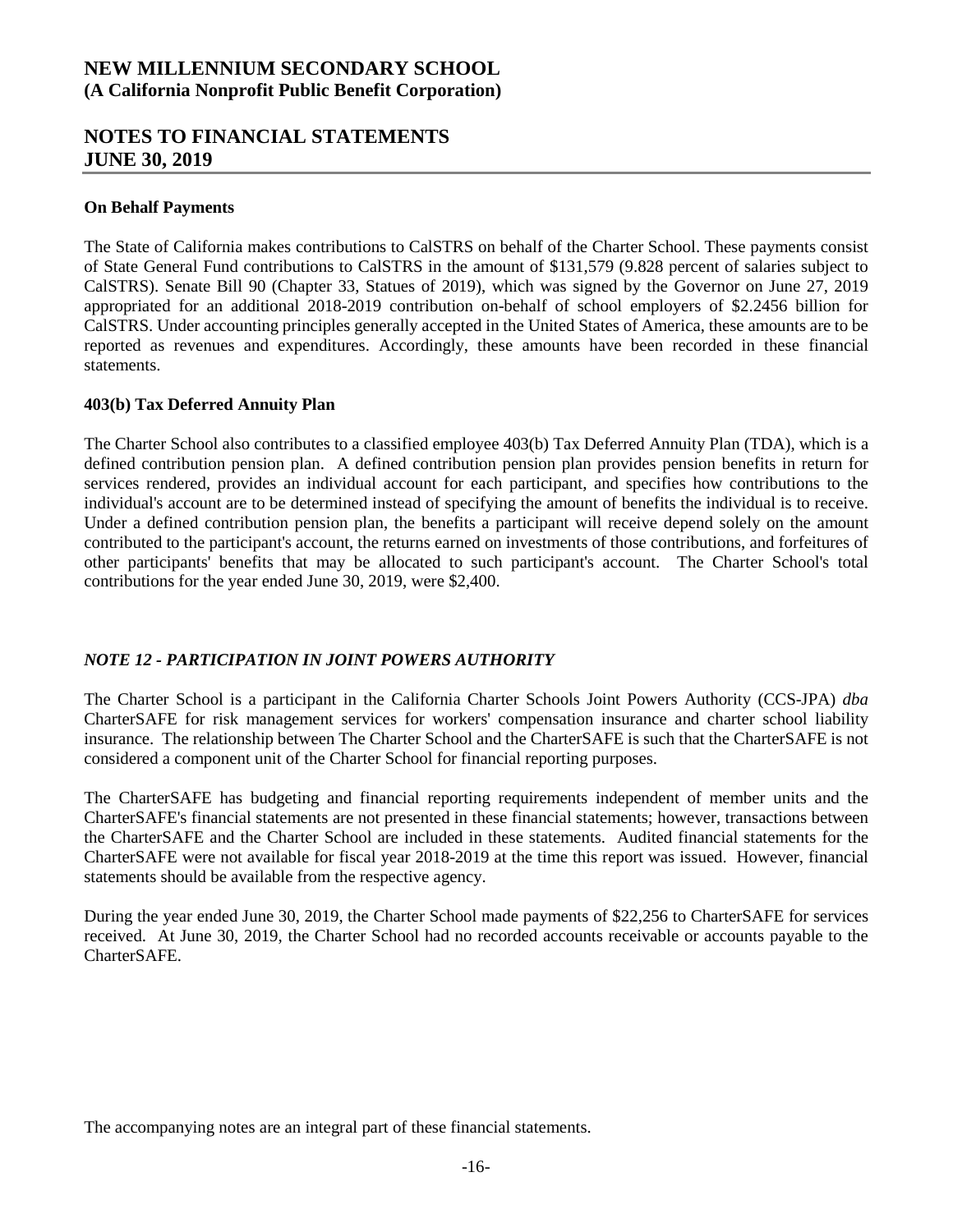### **NOTES TO FINANCIAL STATEMENTS JUNE 30, 2019**

### *NOTE 13 - CONTINGENCIES*

#### **Grants**

The Charter School has received State and Federal funds for specific purposes that are subject to review and audit by the grantor agencies. Although such audits could generate disallowances under terms of the grants, it is believed that any reimbursement, if required, would not be material.

### **Litigation**

The Charter School is not currently a party to any legal proceedings.

### *NOTE 14 - SUBSEQUENT EVENTS*

The Charter School's management has evaluated events or transactions that may occur for potential recognition or disclosure in the financial statements through November 13, 2019, which is the date the financial statements were available to be issued. Management has determined that there were no subsequent events or transactions that would have a material impact on the current year financial.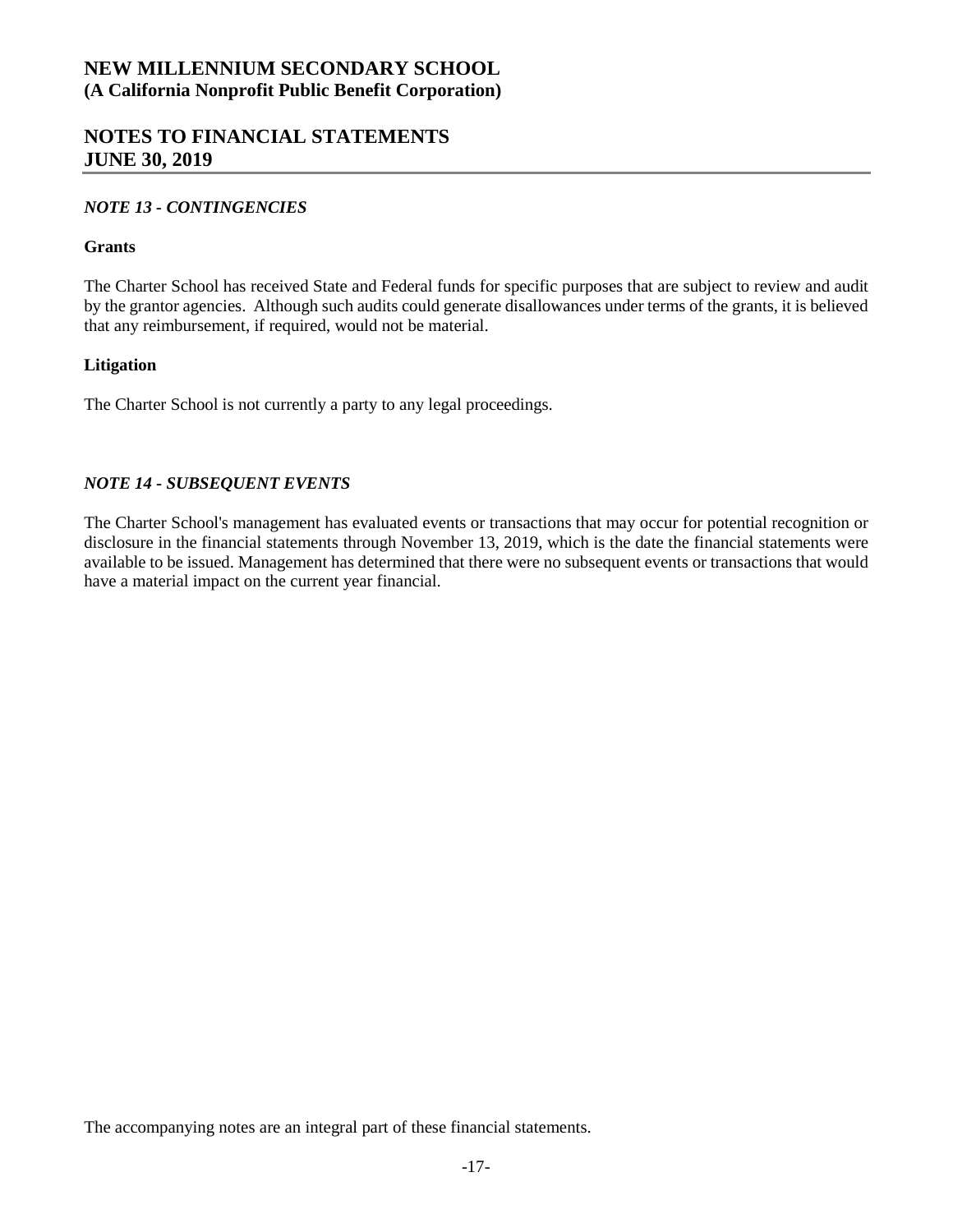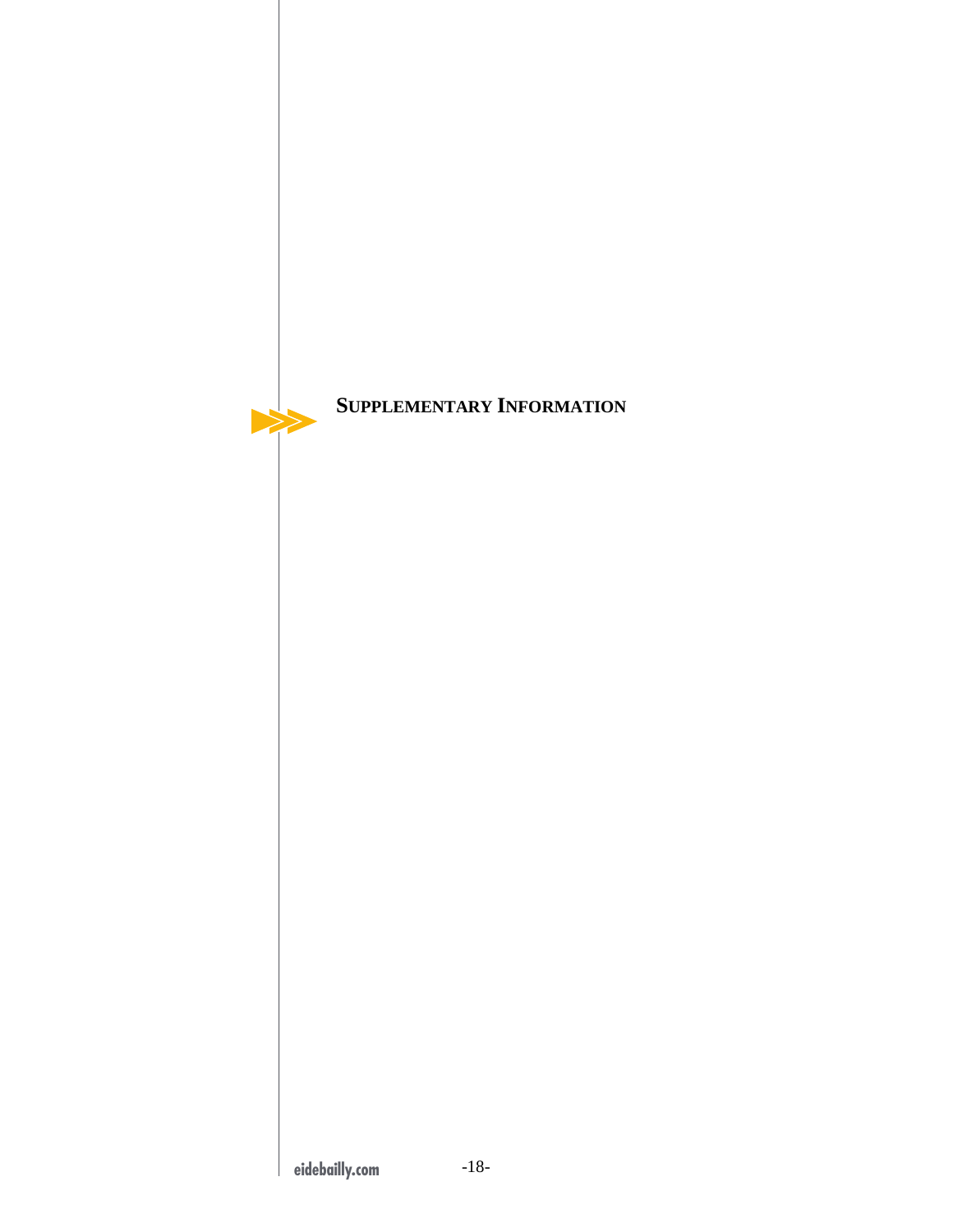# **NEW MILLENNIUM SECONDARY SCHOOL SCHEDULE OF AVERAGE DAILY ATTENDANCE**

# **LOCAL EDUCATION AGENCY ORGANIZATION STRUCTURE JUNE 30, 2019**

### **ORGANIZATION**

<span id="page-20-0"></span>The New Millennium Secondary School (Charter Number 1020) was granted on June 10, 2008, by the Los Angeles Unified School District. The Charter School operates one high school.

### **GOVERNING BOARD**

| <b>MEMBER</b>        | <b>OFFICE</b>    | <b>TERM EXPIRES</b> |
|----------------------|------------------|---------------------|
| Betty Jo Coleman     | Governance Chair | January 2020        |
| Laura Guiterrez      | Secretary        | January 2020        |
| <b>Timothy Mozia</b> | Member           | August 2022         |
| T.J Robinson         | Member           | August 2022         |
| Joanne Zitelli       | Member           | January 2020        |

### **ADMINISTRATION**

| Nichole Sims     | <b>Chief Operating Officer</b> |
|------------------|--------------------------------|
| Samantha Navarro | Principal                      |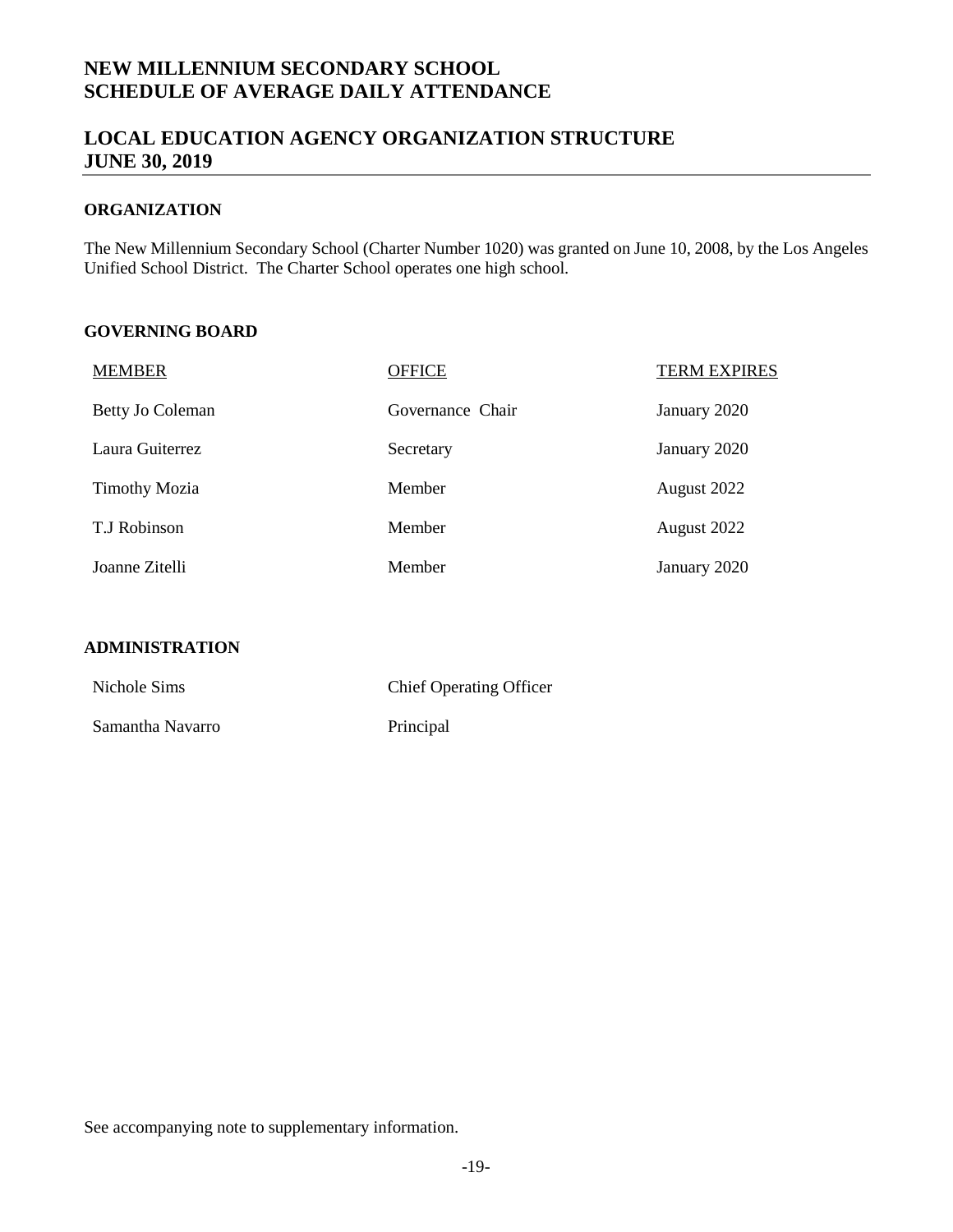# **NEW MILLENNIUM SECONDARY SCHOOL SCHEDULE OF AVERAGE DAILY ATTENDANCE**

## **FOR THE YEAR ENDED JUNE 30, 2019**

|                                              |                                | <b>Final Report</b> |  |  |
|----------------------------------------------|--------------------------------|---------------------|--|--|
|                                              | <b>Second Period</b><br>Report | Annual<br>Report    |  |  |
| Regular ADA<br>Ninth through twelfth         | 179.49                         | 178.94              |  |  |
| Classroom based ADA<br>Ninth through twelfth | 179.49                         | 178.94              |  |  |

<span id="page-21-0"></span>The Charter School did not operate a Non-Classroom Based Instruction program.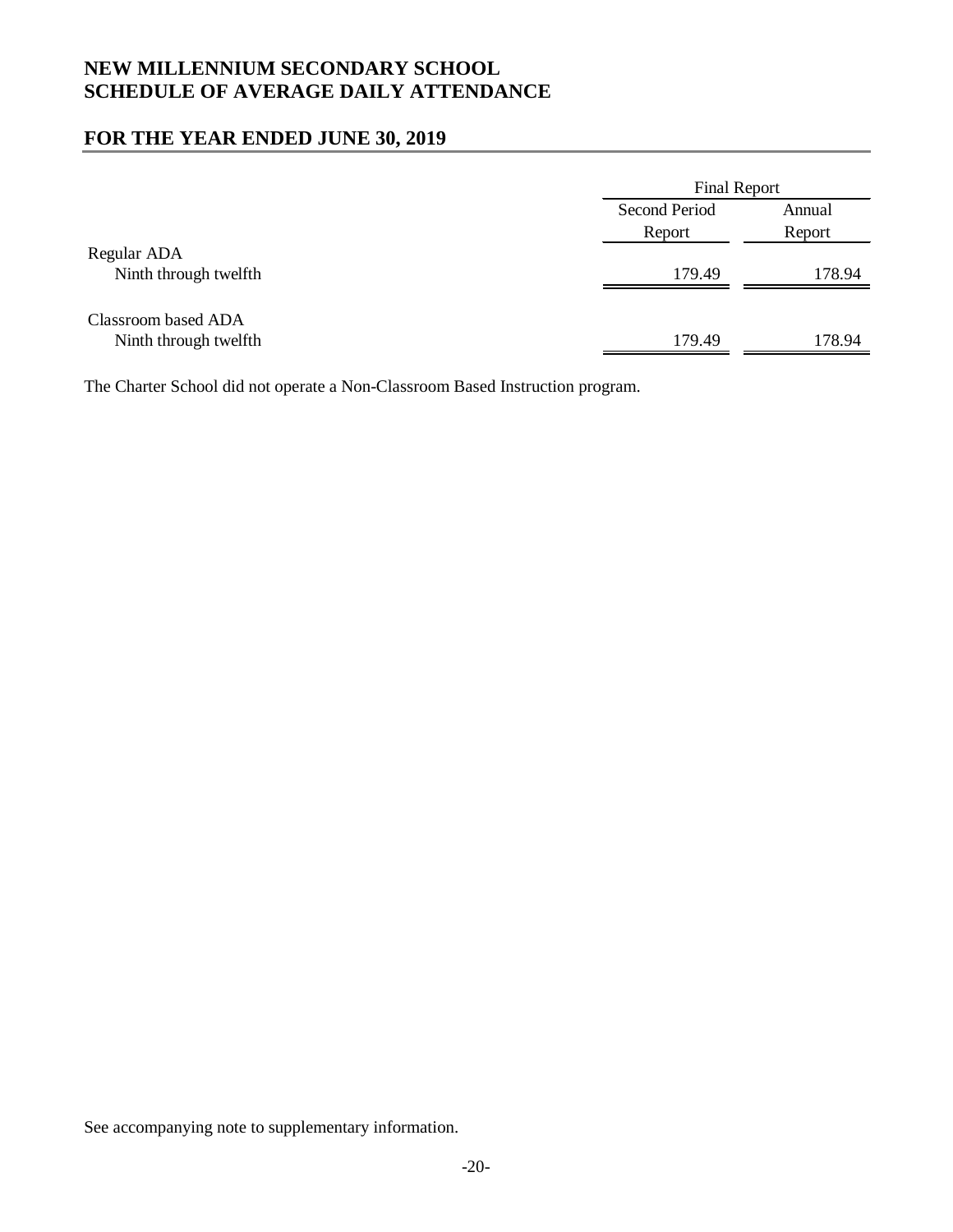# <span id="page-22-0"></span>**NEW MILLENNIUM SECONDARY SCHOOL**

# **SCHEDULE OF INSTRUCTIONAL TIME FOR THE YEAR ENDED JUNE 30, 2019**

|               | 1986-87        | 2018-19        | Number of Days |            |               |
|---------------|----------------|----------------|----------------|------------|---------------|
|               | <b>Minutes</b> | Actual         | Traditional    | Multitrack |               |
| Grade Level   | Requirement    | <b>Minutes</b> | Calendar       | Calendar   | <b>Status</b> |
| Grades 9 - 12 | 64,800         |                |                |            |               |
| Grade 9       |                | 66,620         | 180            | N/A        | Complied      |
| Grade 10      |                | 66,620         | 180            | N/A        | Complied      |
| Grade 11      |                | 66,620         | 180            | N/A        | Complied      |
| Grade 12      |                | 66,620         | 180            | N/A        | Complied      |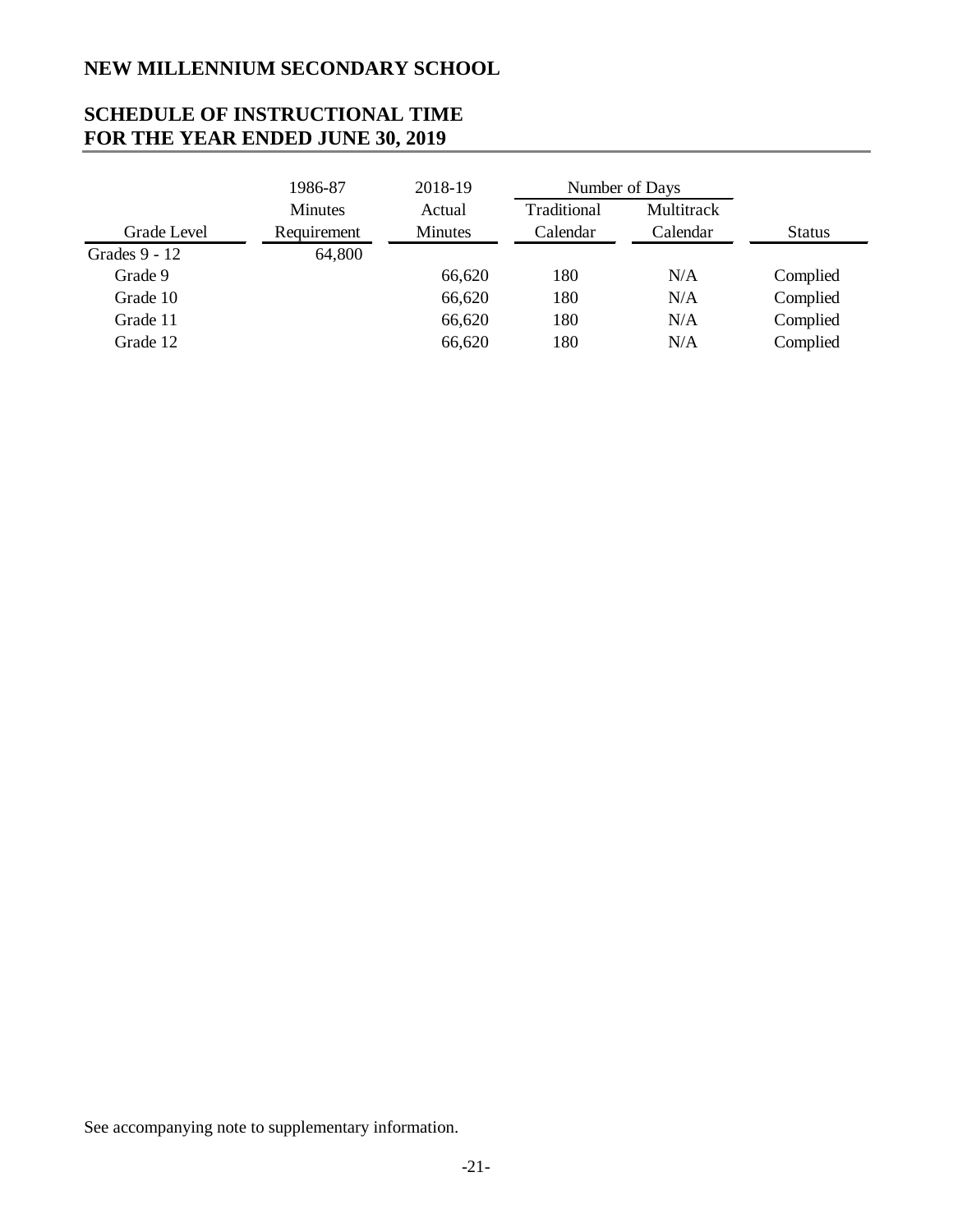# **NEW MILLENNIUM SECONDARY SCHOOL**

# **RECONCILIATION OF ANNUAL FINANCIAL REPORT WITH AUDITED FINANCIAL STATEMENTS FOR THE YEAR ENDED JUNE 30, 2019**

<span id="page-23-0"></span>There were no adjustments to the Unaudited Actual Financial Report, which required reconciliation to the audited financial statements at June 30, 2019.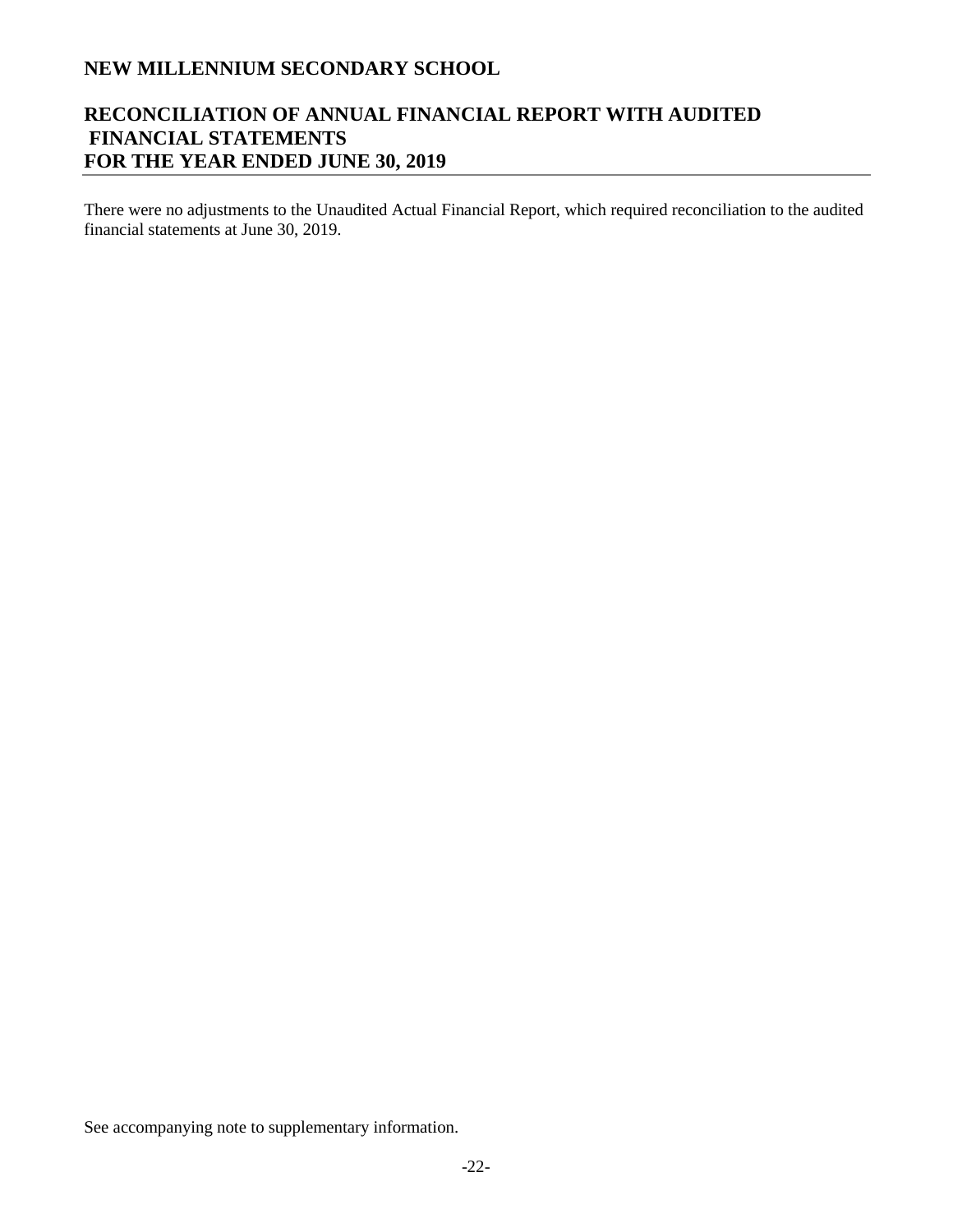# <span id="page-24-0"></span>**NEW MILLENNIUM SECONDARY SCHOOL**

# **NOTE TO SUPPLEMENTARY INFORMATION JUNE 30, 2019**

### *NOTE 1 - PURPOSE OF SUPPLEMENTARY SCHEDULES*

#### **Local Education Agency Organization Structure**

This schedule provides information about the school operated, members of the governing board, and members of the administration.

#### **Schedule of Average Daily Attendance**

This schedule presents information on the amount of instructional time offered by the Charter School and whether the Charter School complied with provisions of *Education Code* Sections 46200 and 46206. The purpose of attendance accounting from a fiscal standpoint is to provide the basis on which apportionments of State funds are made through the Los Angeles County Office of Education to the Charter School.

### **Schedule of Instructional Time**

This schedule presents information on the amount of instructional time offered by the Charter School and whether the Charter School complied with the provisions of *Education Code* Sections 47612 and 47612.5, if applicable.

The Charter School must maintain their instructional minutes at the 1986-87 requirements, as required by *Education Code* Section 47612.5.

#### **Reconciliation of Annual Financial Report With Audited Financial Statements**

This schedule provides the information necessary to reconcile the net assets reported on the Unaudited Actual Financial Report to the audited financial statements.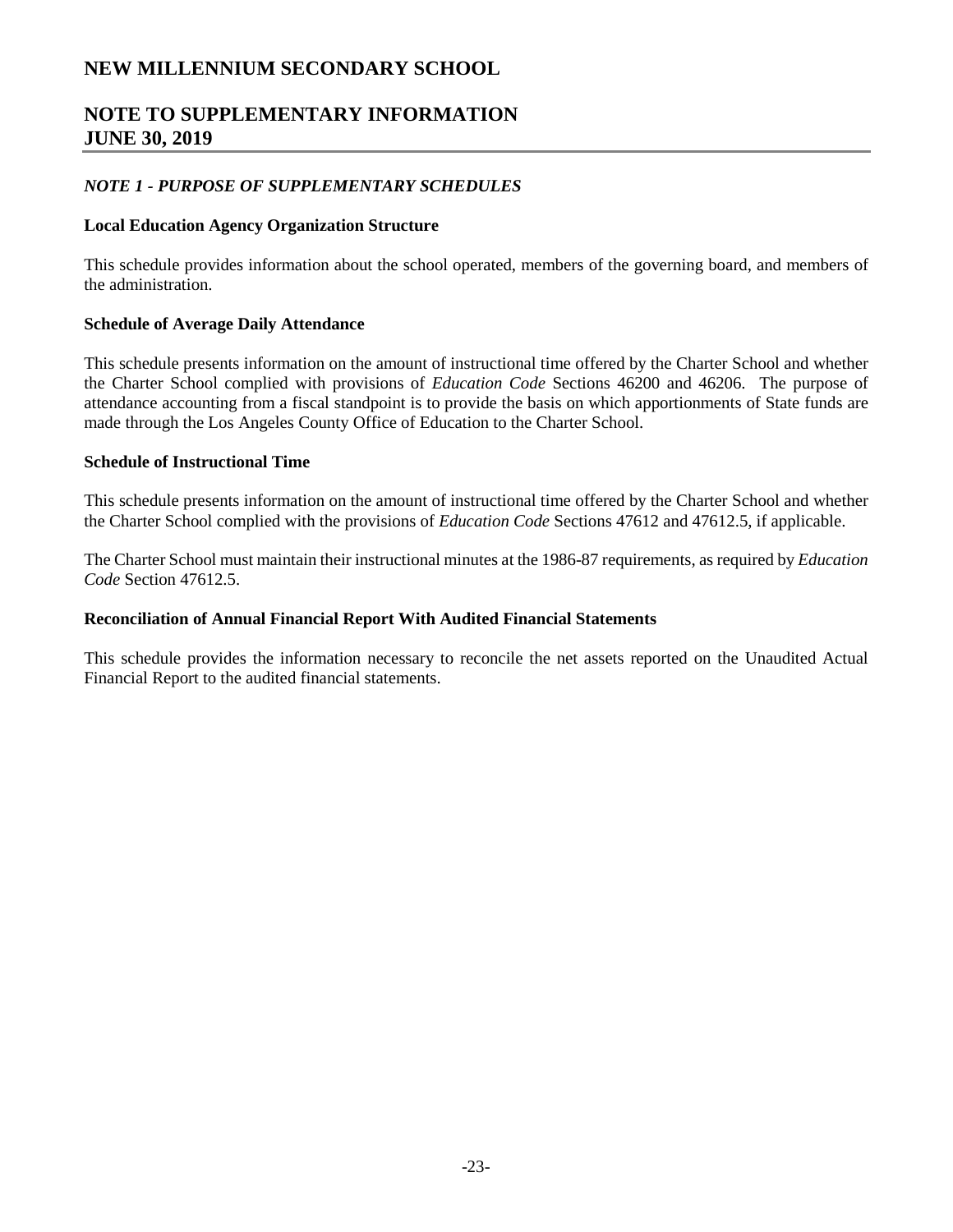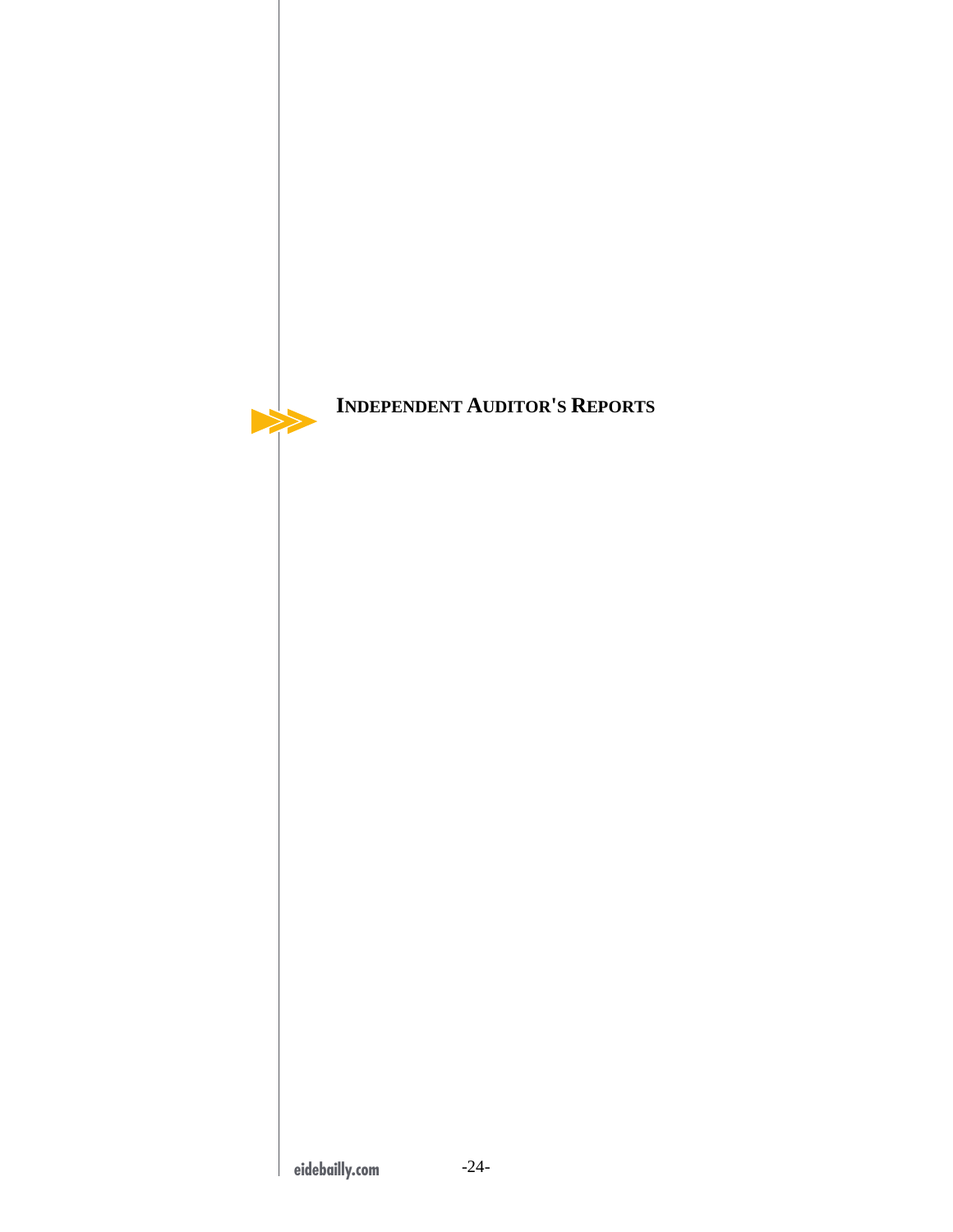

<span id="page-26-0"></span>**CPAs & BUSINESS ADVISORS** 

### **INDEPENDENT AUDITOR'S REPORT ON INTERNAL CONTROL OVER FINANCIAL REPORTING AND ON COMPLIANCE AND OTHER MATTERS BASED ON AN AUDIT OF FINANCIAL STATEMENTS PERFORMED IN ACCORDANCE WITH** *GOVERNMENT AUDITING STANDARDS*

Governing Board New Millennium Secondary School (A California Nonprofit Public Benefit Corporation) Gardena, California

We have audited, in accordance with the auditing standards generally accepted in the United States of America and the standards applicable to financial audits contained in *Government Auditing Standards*  issued by the Comptroller General of the United States, the financial statements of New Millennium Secondary School (the Charter School) which comprise the statement of financial position as of June 30, 2019, and the related statements of activities, cash flows, and functional expenses for the fiscal year then ended, and the related notes to the financial statements, and have issued our report thereon dated November 13, 2019.

### **Internal Control Over Financial Reporting**

In planning and performing our audit of the financial statements, we considered the Charter School's internal control over financial reporting (internal control) to determine the audit procedures that are appropriate in the circumstances for the purpose of expressing our opinions on the financial statements, but not for the purpose of expressing an opinion on the effectiveness of the Charter School's internal control. Accordingly, we do not express an opinion on the effectiveness of the Charter School's internal control.

A *deficiency in internal control* exists when the design or operation of a control does not allow management or employees, in the normal course of performing their assigned functions, to prevent, or detect and correct, misstatements on a timely basis. A *material weakness* is a deficiency, or a combination of deficiencies, in internal control, such that there is a reasonable possibility that a material misstatement of the Charter School's financial statements will not be prevented, or detected and corrected on a timely basis. A *significant deficiency* is a deficiency, or a combination of deficiencies, in internal control that is less severe than a material weakness, yet important enough to merit attention by those charged with governance.

Our consideration of internal control was for the limited purpose described in the first paragraph of this section and was not designed to identify all deficiencies in internal control that might be material weaknesses or significant deficiencies. Given these limitations, during our audit we did not identify any deficiencies in internal control that we consider to be material weaknesses. However, material weaknesses may exist that have not been identified.

-25-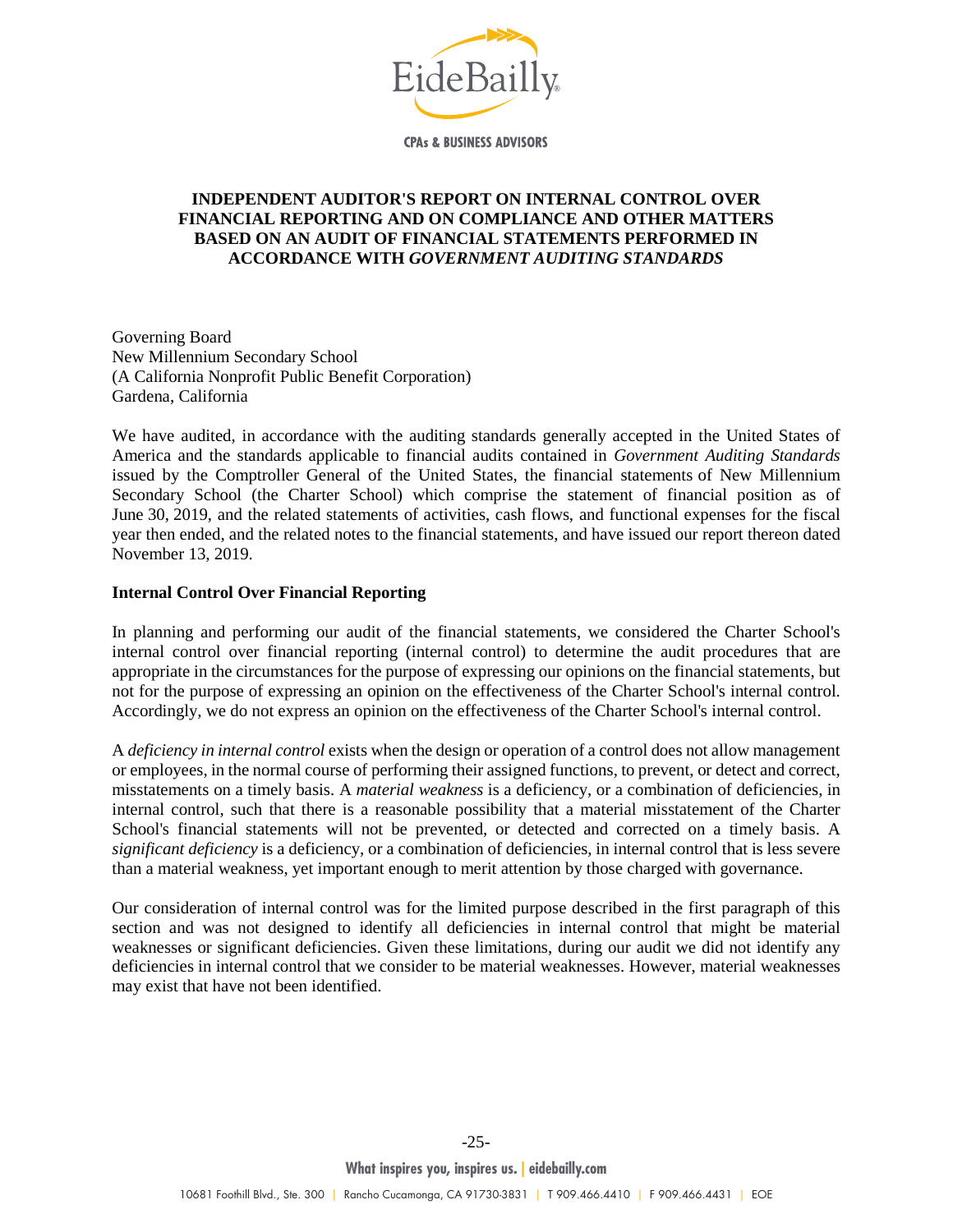#### **Compliance and Other Matters**

As part of obtaining reasonable assurance about whether the Charter School's financial statements are free from material misstatement, we performed tests of its compliance with certain provisions of laws, regulations, contracts, and grant agreements, noncompliance with which could have a direct and material effect on the determination of financial statement amounts. However, providing an opinion on compliance with those provisions was not an objective of our audit, and accordingly, we do not express such an opinion. The results of our tests disclosed no instances of noncompliance or other matters that are required to be reported under *Government Auditing Standards*.

#### **Purpose of This Report**

The purpose of this report is solely to describe the scope of our testing of internal control and compliance and the results of that testing, and not to provide an opinion on the effectiveness of the Charter School's internal control or on compliance. This report is an integral part of an audit performed in accordance with *Government Auditing Standards* in considering the Charter School's internal control and compliance. Accordingly, this communication is not suitable for any other purpose.

Gide Sailly LLP

Rancho Cucamonga, California November 13, 2019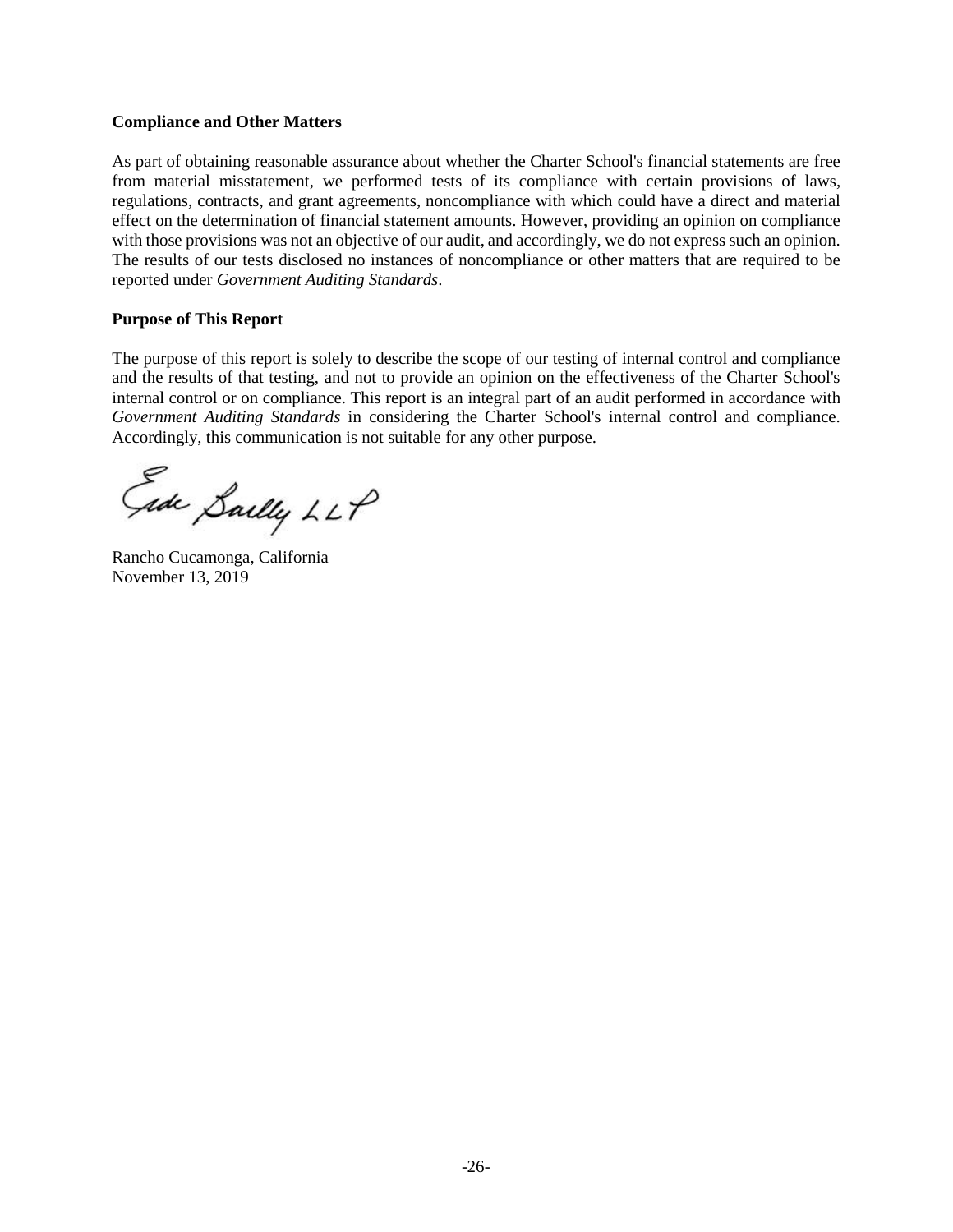

**CPAs & BUSINESS ADVISORS** 

### **INDEPENDENT AUDITOR'S REPORT ON STATE COMPLIANCE**

<span id="page-28-0"></span>Governing Board New Millennium Secondary School (A California Nonprofit Public Benefit Corporation) Gardena, California

### **Report on State Compliance**

We have audited New Millennium Secondary School's (the Charter School) compliance with the types of compliance requirements as identified in the *2018-2019 Guide for Annual Audits of K-12 Local Education Agencies and State Compliance Reporting* that could have a direct and material effect on each of the Charter School's State government programs as noted below for the year ended June 30, 2019.

### *Management's Responsibility*

Management is responsible for compliance with the requirements of State laws, regulations, and the terms and conditions of its State awards applicable to its State programs.

### *Auditor's Responsibility*

Our responsibility is to express an opinion on compliance of each of the Charter School's State programs based on our audit of the types of compliance requirements referred to above. We conducted our audit in accordance with auditing standards generally accepted in the United States of America; the standards applicable to financial audits contained in *Government Auditing Standards*, issued by the Comptroller General of the United States; and the *2018-2019 Guide for Annual Audits of K-12 Local Education Agencies and State Compliance Reporting*. These standards require that we plan and perform the audit to obtain reasonable assurance about whether noncompliance with the compliance requirements referred to above that could have a material effect on the applicable government programs noted below. An audit includes examining, on a test basis, evidence about the Charter School's compliance with those requirements and performing such other procedures as we considered necessary in the circumstances. We believe that our audit provides a reasonable basis for our opinion. Our audit does not provide a legal determination of the Charter School's compliance with those requirements.

### *Unmodified Opinion*

In our opinion, the Charter School complied, in all material respects, with the compliance requirements referred to above that are applicable to the government programs noted below that were audited for the year ended June 30, 2019.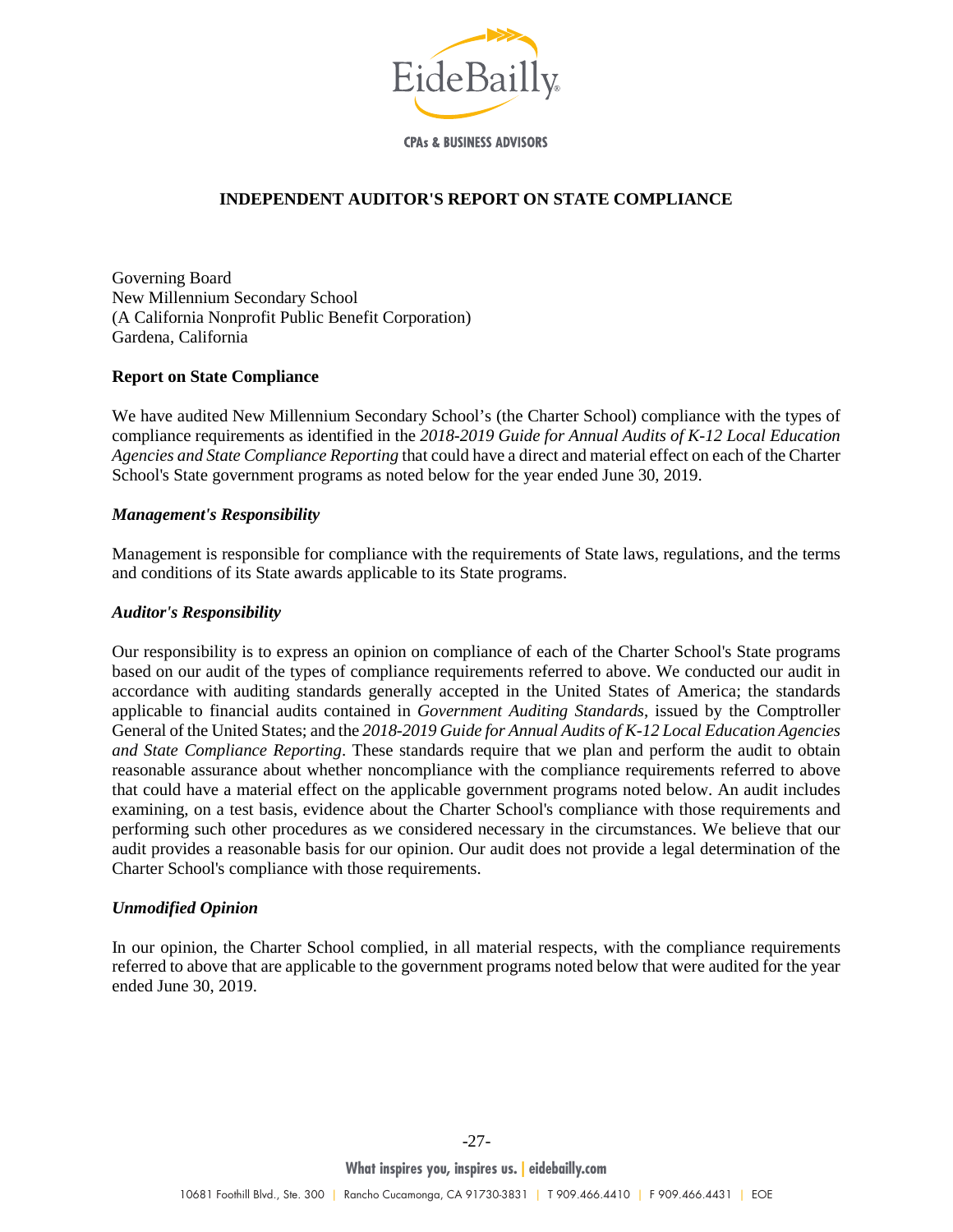In connection with the audit referred to above, we selected and tested transactions and records to determine the Charter School's compliance with the State laws and regulations applicable to the following items:

|                                                                      | Procedures<br>Performed |
|----------------------------------------------------------------------|-------------------------|
| <b>LOCAL EDUCATION AGENCIES OTHER THAN CHARTER SCHOOLS</b>           |                         |
| Attendance                                                           | No, see below           |
| Teacher Certification and Misassignments                             | No, see below           |
| Kindergarten Continuance                                             | No, see below           |
| <b>Independent Study</b>                                             | No, see below           |
| <b>Continuation Education</b>                                        | No, see below           |
| <b>Instructional Time</b>                                            | No, see below           |
| <b>Instructional Materials</b>                                       | No, see below           |
| Ratios of Administrative Employees to Teachers                       | No, see below           |
| <b>Classroom Teacher Salaries</b>                                    | No, see below           |
| Early Retirement Incentive                                           | No, see below           |
| <b>Gann Limit Calculation</b>                                        | No, see below           |
| School Accountability Report Card                                    | No, see below           |
| Juvenile Court Schools                                               | No, see below           |
| Middle or Early College High Schools                                 | No, see below           |
| K-3 Grade Span Adjustment                                            | No, see below           |
| Transportation Maintenance of Effort                                 | No, see below           |
| Apprenticeship: Related and Supplemental Instruction                 | No, see below           |
| Comprehensive School Safety Plan                                     | No, see below           |
| District of Choice                                                   | No, see below           |
| SCHOOL DISTRICTS, COUNTY OFFICES OF EDUCATION, AND                   |                         |
| <b>CHARTER SCHOOLS</b>                                               |                         |
| California Clean Energy Jobs Act                                     | No, see below           |
| After/Before School Education and Safety Program:                    |                         |
| <b>General Requirements</b>                                          | No, see below           |
| <b>After School</b>                                                  | No, see below           |
| <b>Before School</b>                                                 | No, see below           |
| Proper Expenditure of Education Protection Account Funds             | <b>Yes</b>              |
| Unduplicated Local Control Funding Formula Pupil Counts              | Yes                     |
| Local Control Accountability Plan                                    | Yes                     |
| <b>Independent Study - Course Based</b>                              | No, see below           |
| <b>CHARTER SCHOOLS</b>                                               |                         |
| Attendance                                                           | Yes                     |
| Mode of Instruction                                                  | Yes                     |
| Nonclassroom-Based Instruction/Independent Study for Charter Schools | No, see below           |
| Determination of Funding for Nonclassroom-Based Instruction          | No, see below           |
| Annual Instructional Minutes Classroom-Based                         | Yes                     |
| <b>Charter School Facility Grant Program</b>                         | No, see below           |

Programs listed above for local education agencies are not applicable to charter schools; therefore, we did not perform any related procedures.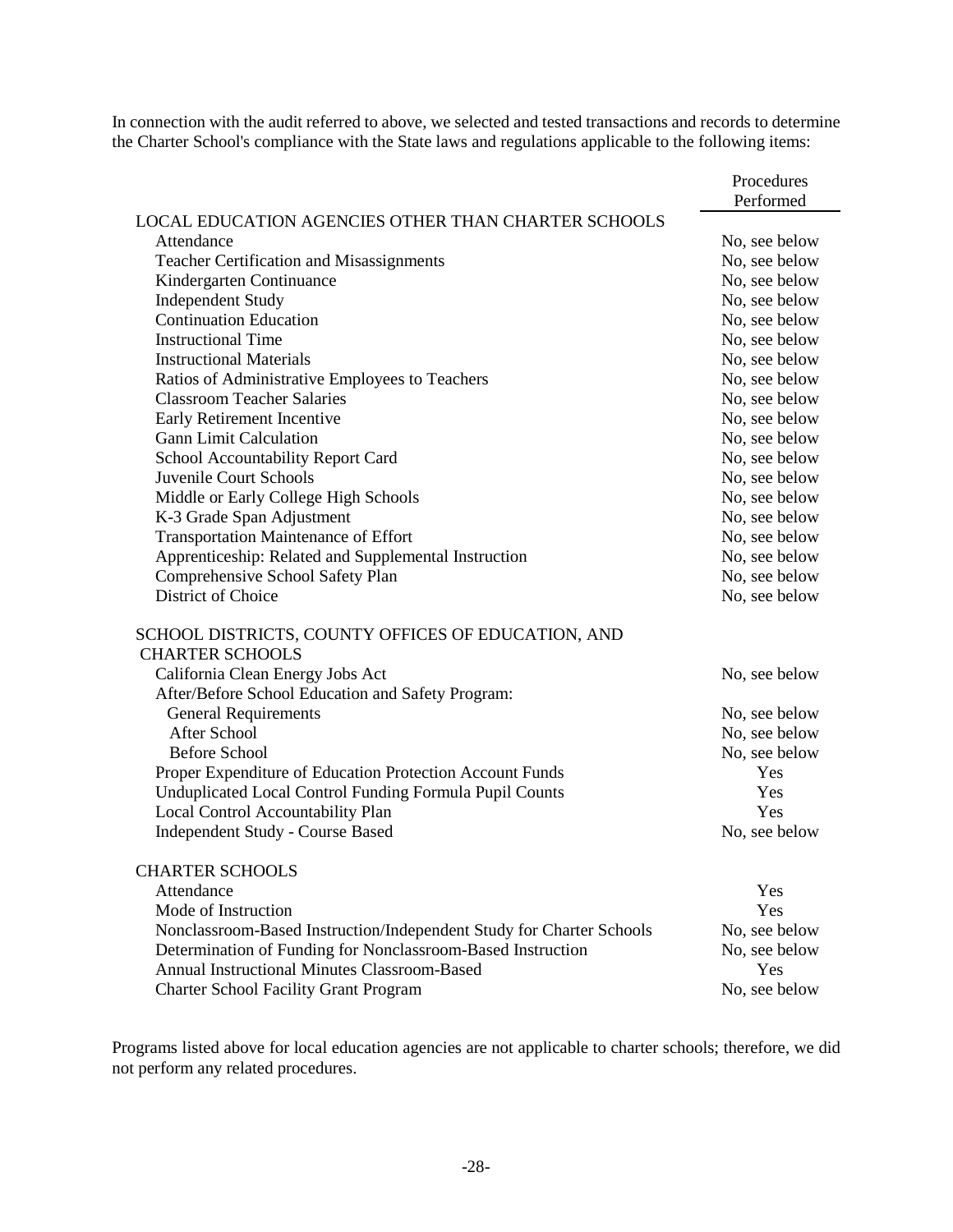The Charter School did not receive funding related to the California Clean Energy Jobs Act; therefore, we did not perform any related procedures.

The Charter School does not operate a before or after school program within the After School Education and Safety Program; therefore, we did not perform any related procedures.

The Charter School does not operate Independent Study - Course Based instruction; therefore, we did not perform any related procedures.

The Charter School does not offer Nonclassroom-Based Instruction; therefore, we did not perform any procedures related to Nonclassroom-Based Instruction/Independent Study for Charter Schools or Determination of Funding for Nonclassroom-Based Instruction.

The Charter School did not receive funding for the Charter School Facility Grant Program; therefore, we did not perform any related procedures.

Gide Sailly LLP

Rancho Cucamonga, California November 13, 2019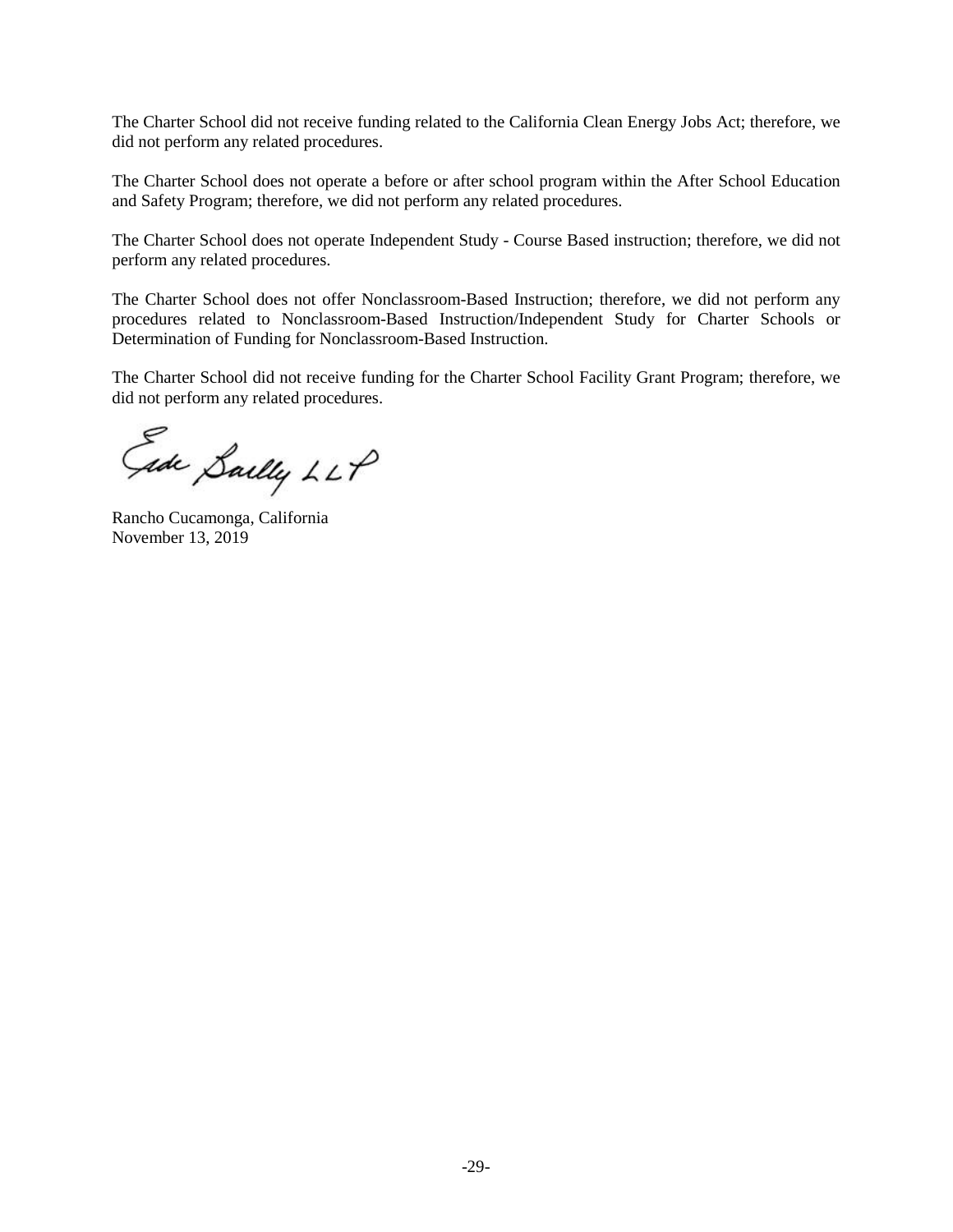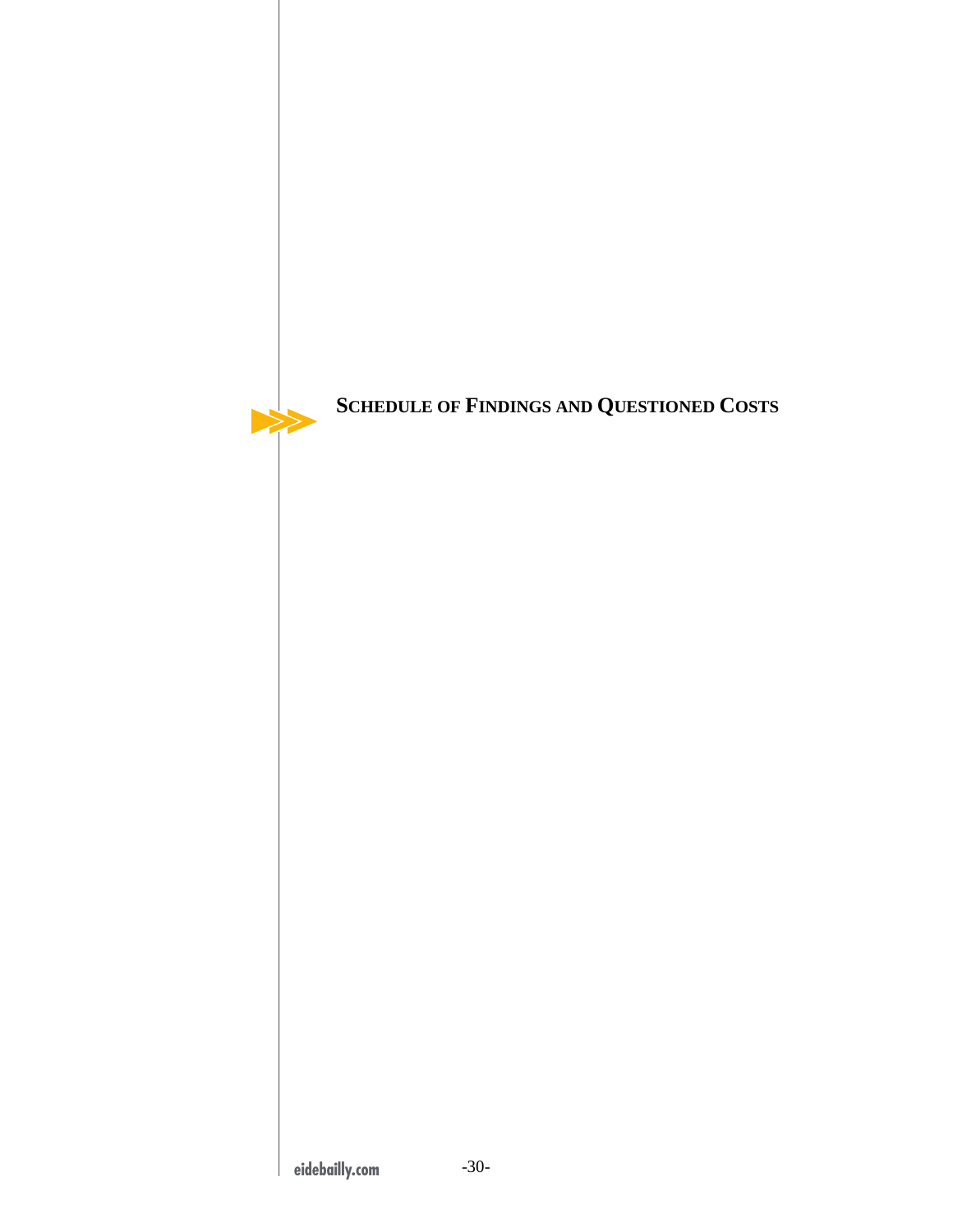## **SUMMARY OF AUDITOR'S RESULTS FOR THE YEAR ENDED JUNE 30, 2019**

### **FINANCIAL STATEMENTS**

| Type of auditor's report issued:                      | Unmodified     |
|-------------------------------------------------------|----------------|
| Internal control over financial reporting:            |                |
| Material weakness identified?                         | N <sub>0</sub> |
| Significant deficiency identified?                    | None reported  |
| Noncompliance material to financial statements noted? | No.            |
| <b>STATE AWARDS</b>                                   |                |

<span id="page-32-0"></span>Type of auditor's report issued on compliance for State programs:

Unmodified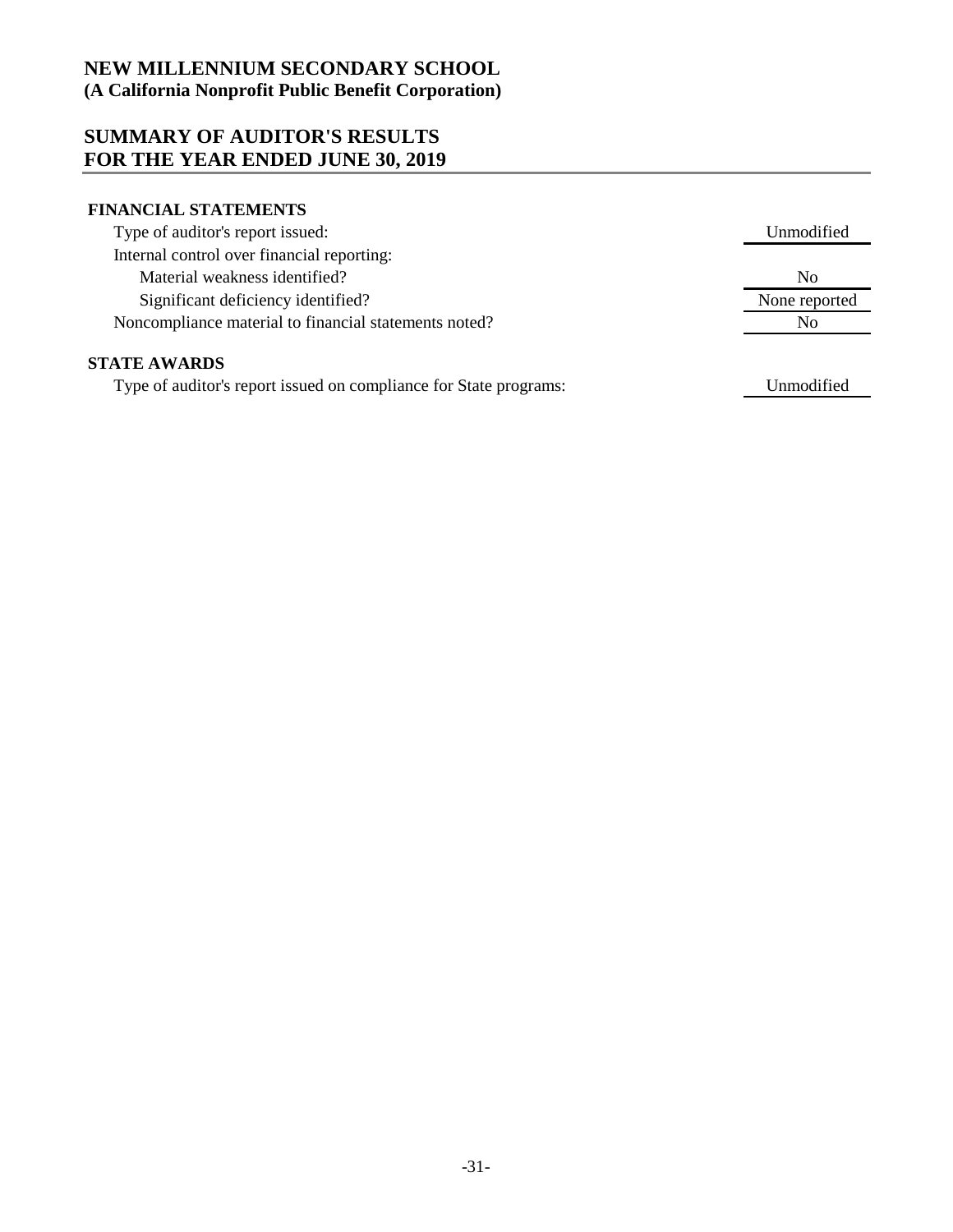# **FINANCIAL STATEMENT FINDINGS FOR THE YEAR ENDED JUNE 30, 2019**

<span id="page-33-0"></span>None reported.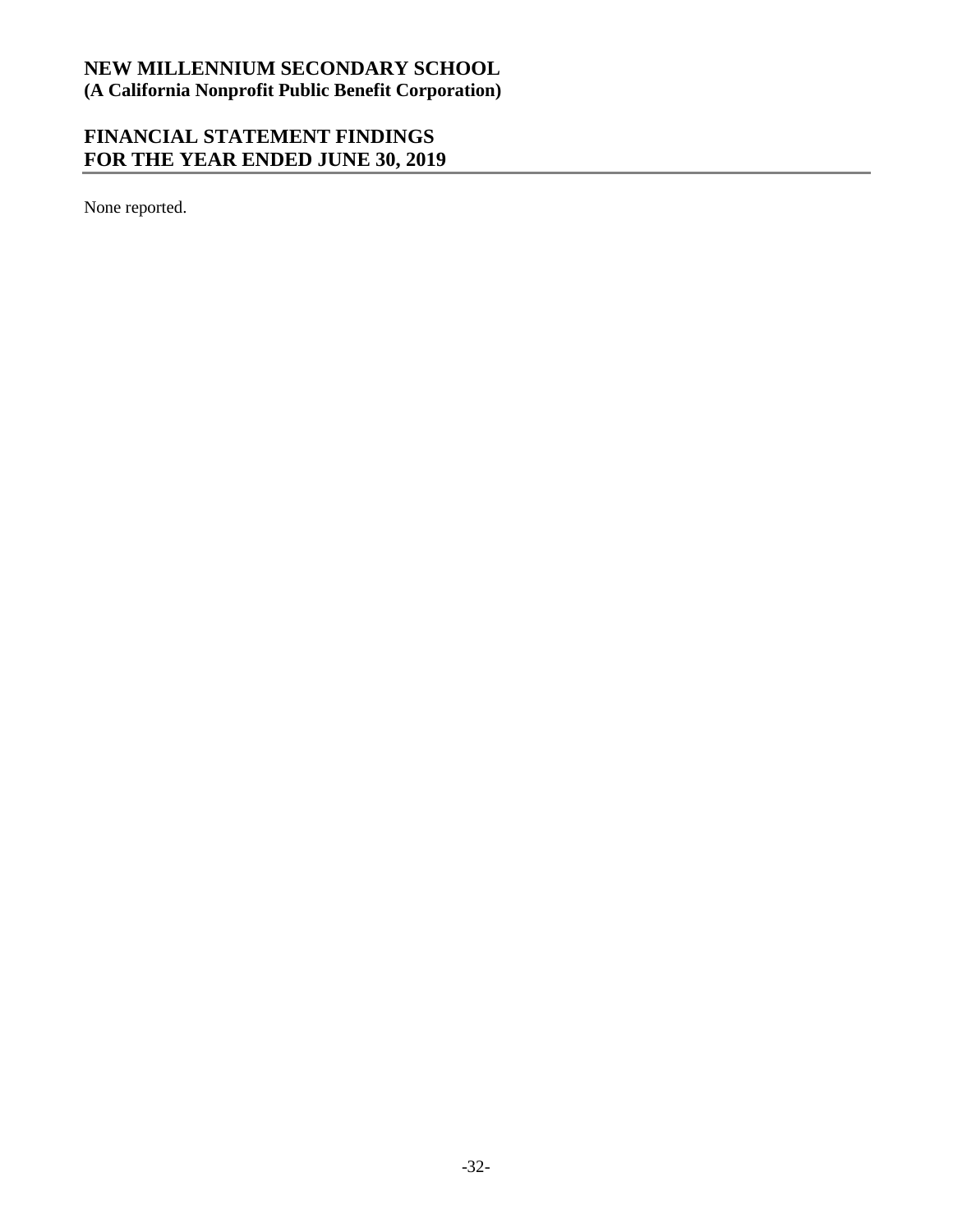# **STATE AWARDS FINDINGS AND QUESTIONED COSTS FOR THE YEAR ENDED JUNE 30, 2019**

<span id="page-34-0"></span>None reported.